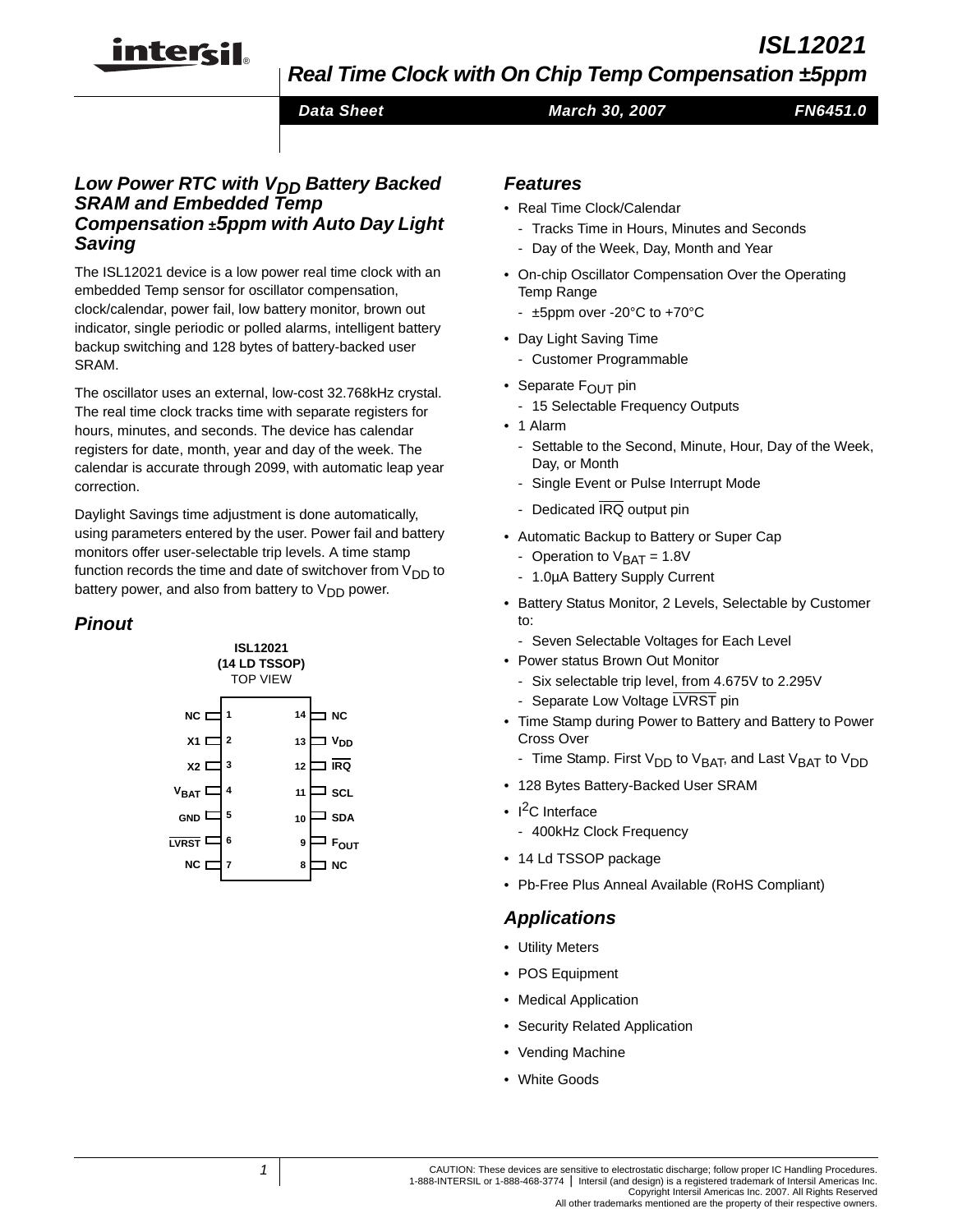# *Ordering Information*

| <b>PART NUMBER</b><br>(Note)            | <b>PART MARKING</b> | V <sub>DD</sub> RANGE | <b>TEMP RANGE</b><br>(°C) | <b>PACKAGE</b><br>(Pb-free) | <b>PKG DWG #</b> |
|-----------------------------------------|---------------------|-----------------------|---------------------------|-----------------------------|------------------|
| Coming Soon<br>$\parallel$ ISL12021IVZ* | 12021 IVZ           | 2.7V to 5.5V          | $-40$ to $+85$            | 14 Ld TSSOP                 | M14.173          |
| ISL12021CVZ*                            | 12021 CVZ           | 2.7V to 5.5V          | $-20$ to $+70$            | l 14 Ld TSSOP               | M14.173          |

\*Add "-T" suffix for tape and reel.

NOTE: Intersil Pb-free plus anneal products employ special Pb-free material sets; molding compounds/die attach materials and 100% matte tin plate termination finish, which are RoHS compliant and compatible with both SnPb and Pb-free soldering operations. Intersil Pb-free products are MSL classified at Pb-free peak reflow temperatures that meet or exceed the Pb-free requirements of IPC/JEDEC J STD-020.

# *Block Diagram*



# *Pin Descriptions*

| <b>PIN</b><br><b>NUMBER</b> | <b>SYMBOL</b>    | <b>DESCRIPTION</b>                                                                                                                                                                                            |
|-----------------------------|------------------|---------------------------------------------------------------------------------------------------------------------------------------------------------------------------------------------------------------|
| 1                           | N/C              | No connect.                                                                                                                                                                                                   |
| 2                           | X1               | X1. The X1 pin is the input of an inverting amplifier and is intended to be connected to one pin of an external 32.768kHz<br>quartz crystal. X1 can also be driven directly from a 32.768kHz source.          |
| 3                           | X <sub>2</sub>   | X2. The X2 pin is the output of an inverting amplifier and is intended to be connected to one pin of an external<br>32.768kHz quartz crystal. X2 should be left open when X1 is driven from external source.  |
| 4                           | V <sub>BAT</sub> | $V_{BAT}$ This input provides a backup supply voltage to the device. $V_{BAT}$ supplies power to the device in the event that<br>the $V_{DD}$ supply fails. This pin should be tied to ground if not used.    |
| 5                           | <b>GND</b>       | Ground.                                                                                                                                                                                                       |
| 6                           | <b>LVRST</b>     | Low Voltage Reset pin for VCC Brown Out Mode. Open drain Configuration                                                                                                                                        |
| 7                           | N/C              | No connect.                                                                                                                                                                                                   |
| 8                           | N/C              | No Connect                                                                                                                                                                                                    |
| 9                           | <b>FOUT</b>      | <b>FOUT</b> Frequency Output, Frequency selectable through Control Register                                                                                                                                   |
| 10                          | <b>SDA</b>       | Serial Data (SDA). SDA is a bi-directional pin used to transfer serial data into and out of the device. It has an open<br>drain output and may be wire OR'ed with other open drain or open collector outputs. |
| 11                          | <b>SCL</b>       | <b>Serial Clock (SCL)</b> . The SCL input is used to clock all serial data into and out of the device.                                                                                                        |
| 12                          | <b>IRQ</b>       | Interrupt Output IRQ. Interrupt pin. Open drain configuration.                                                                                                                                                |
| 13                          | V <sub>DD</sub>  | <b>V<sub>DD</sub></b> Power supply.                                                                                                                                                                           |
| 14                          | N/C              | No connect.                                                                                                                                                                                                   |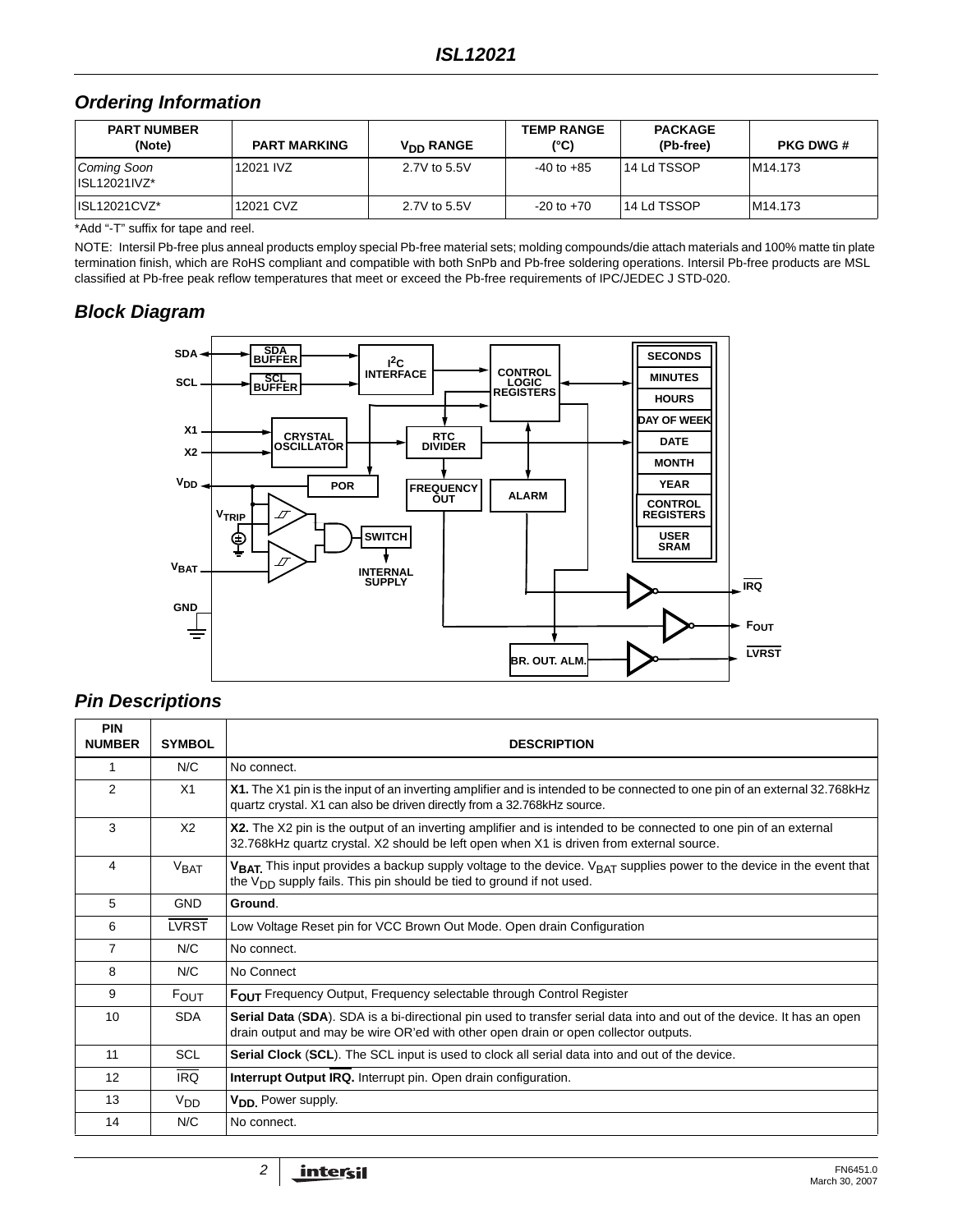## Absolute Maximum Ratings **Thermal Information**

| Voltage on VDD, VBAT, SCL, SDA, IRQ, FOUT and LVRST pins |
|----------------------------------------------------------|
|                                                          |
| Voltage on X1 and X2 pins                                |
|                                                          |
| <b>ESD Rating</b>                                        |
| Human Body Model (Per MIL-STD-883 Method 3014) > 2kV     |
|                                                          |
|                                                          |

| Thermal Resistance (Typical, Note 1)             | $\theta$ IA (°C/W) |
|--------------------------------------------------|--------------------|
|                                                  | 100                |
|                                                  |                    |
|                                                  |                    |
| http://www.intersil.com/pbfree/Pb-FreeReflow.asp |                    |

*CAUTION: Stresses above those listed in "Absolute Maximum Ratings" may cause permanent damage to the device. This is a stress only rating and operation of the device at these or any other conditions above those indicated in the operational sections of this specification is not implied.*

#### NOTE:

<span id="page-2-0"></span>1.  $θ_{JA}$  is measured with the component mounted on a high effective thermal conductivity test board in free air. See Tech Brief TB379 for details.

<span id="page-2-1"></span>

| <b>SYMBOL</b>            |                                                            |                                    |                 | <b>TYP</b>   |            |              |                  |
|--------------------------|------------------------------------------------------------|------------------------------------|-----------------|--------------|------------|--------------|------------------|
|                          | <b>PARAMETER</b>                                           | <b>CONDITIONS</b>                  | <b>MIN</b>      | (Note 7)     | <b>MAX</b> | <b>UNITS</b> | <b>NOTES</b>     |
| V <sub>DD</sub>          | Main Power Supply                                          |                                    | 2.7             |              | 5.5        | V            |                  |
| <b>VBAT</b>              | <b>Battery Supply Voltage</b>                              |                                    | 1.8             |              | 5.5        | V            | 2                |
| <b>I</b> DD <sub>1</sub> | <b>Supply Current</b>                                      | $VDD = 5V$                         |                 | 4.1          | 6.5        | μA           | 3, 5             |
|                          |                                                            | $VDD = 3V$                         |                 | 3.5          | 5.5        | μA           | 3, 5             |
| I <sub>DD2</sub>         | Supply Current (I <sup>2</sup> C communications<br>active) | $VDD = 5V$                         |                 | 300          | 500        | μA           | 3, 4             |
| I <sub>DD3</sub>         | Supply Current (Temperature Conversion<br>Active)          | $VDD = 5V$                         |                 | 250          | 400        | μA           | 3, 4             |
| <b>BAT</b>               | <b>Battery Supply Current</b>                              | $V_{BAT} = 3V @ +25°C$             |                 | 1.0          | 1.6        | μA           | 3                |
|                          |                                                            | $V_{BAT} = 3V$                     |                 | 1.0          | 2.1        | μA           | 3                |
| <b>BATLKG</b>            | <b>Battery Input Leakage</b>                               | $V_{DD} = 5.5V$ , $V_{BAT} = 1.8V$ |                 |              | 100        | nA           |                  |
| ĪЦ                       | Input Leakage Current on SCL                               |                                    |                 | 100          |            | nA           | $\overline{4}$   |
| <b>ILO</b>               | I/O Leakage Current on SDA                                 |                                    |                 | 100          |            | nA           | $\overline{4}$   |
| VBATM                    | <b>Battery Level Monitor Threshold</b>                     |                                    | $-100$          |              | $+100$     | mV           |                  |
| V <sub>PBM</sub>         | Brown Out Level Monitor Threshold                          |                                    | $-100$          |              | $+100$     | mV           |                  |
| VTRIP                    | V <sub>BAT</sub> Mode Threshold                            |                                    | 2.1             | 2.2          | 2.6        | V            |                  |
| <b>VTRIPHYS</b>          | V <sub>TRIP</sub> Hysteresis                               |                                    | 10 <sup>1</sup> | 30           | 50         | mV           |                  |
| V <sub>BATHYS</sub>      | V <sub>BAT</sub> Hysteresis                                |                                    |                 | 50           |            | mV           | 9                |
|                          | Frequency Stability vs Temperature                         | $2.7V \le V_{DD} \le 3.6V$ ,       |                 | ±5           |            | ppm          | 9                |
|                          | Frequency Stability vs Voltage                             | $2.7V \leq V_{DD} \leq 3.6V$       |                 | ±3           |            | ppm          | 9                |
|                          | <b>ATR Sensitivity per LSB</b>                             | BETA $(3:0) = 1000$                |                 | $\mathbf{1}$ |            | ppm          | 9                |
|                          | Temperature Sensor Accuracy                                | $VDD = VBAT = 3.3 V$               |                 | ±3           |            | $^{\circ}C$  | $\boldsymbol{9}$ |
| <b>IRQ, LVRST, FOUT</b>  |                                                            |                                    |                 |              |            |              |                  |
| $V_{OL}$                 | Output Low Voltage                                         | $V_{DD} = 5V$ , $I_{OL} = 3mA$     |                 |              | 0.4        | $\vee$       |                  |
|                          |                                                            | $V_{DD} = 2.7V$ , $I_{OL} = 1mA$   |                 |              | 0.4        | $\vee$       |                  |
|                          |                                                            |                                    |                 |              |            |              |                  |

Power-Down Timing Power-Down Timing Test Conditions: V<sub>DD</sub> = +2.7 to +5.5V, Temperature = -20°C to +70°C, unless otherwise stated.

| <b>SYMBOL</b>       | <b>PARAMETER</b>                   | <b>CONDITIONS</b> | MIN | TVP<br>(Note | <b>MAX</b> | <b>UNITS</b> | <b>NOTES</b>  |
|---------------------|------------------------------------|-------------------|-----|--------------|------------|--------------|---------------|
| <sup>V</sup> DD SR- | V <sub>DD</sub> Negative Slew rate |                   |     |              | 10         | V/ms         | $\Omega$<br>ັ |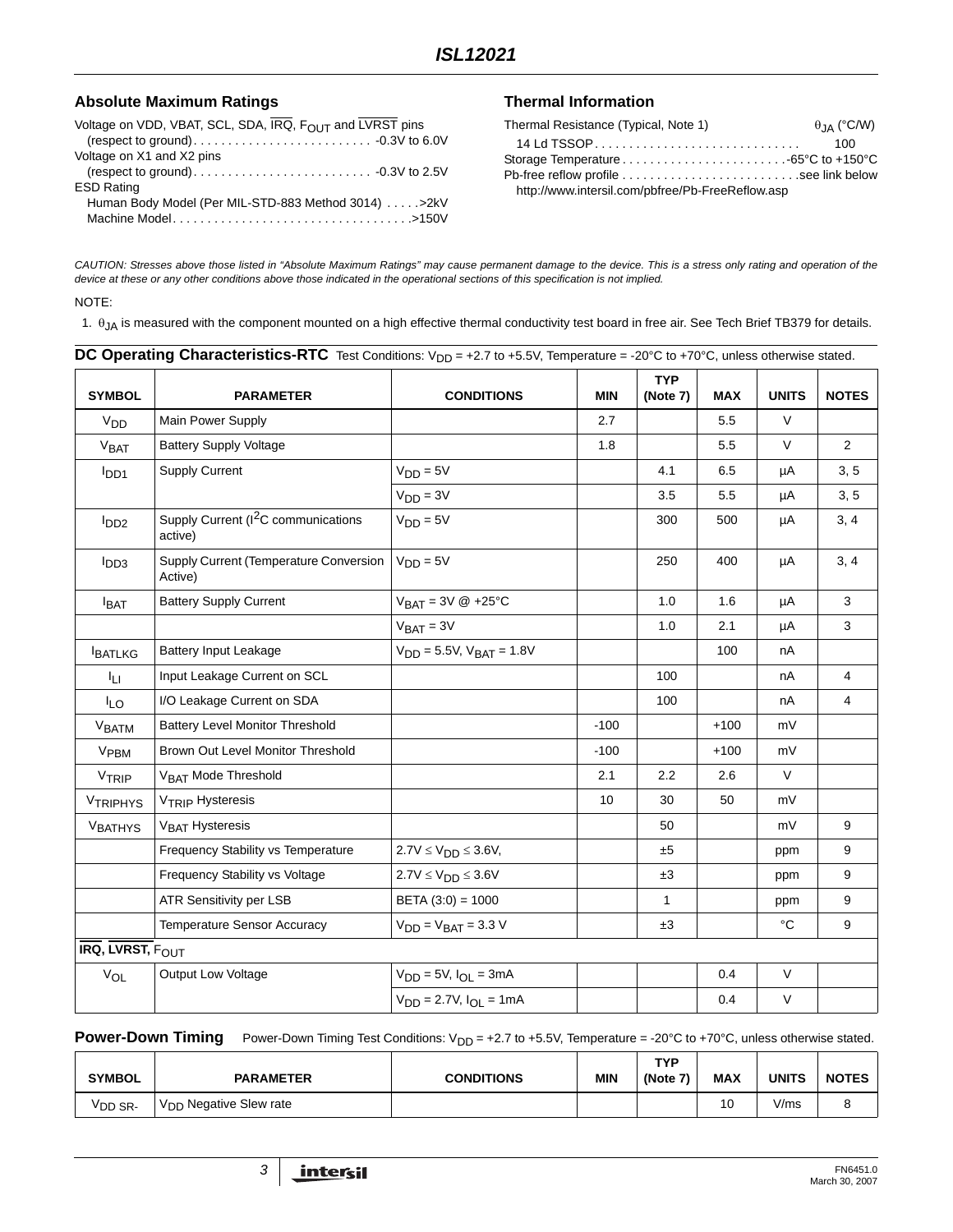| <b>SYMBOL</b>       | <b>PARAMETER</b>                                                    | <b>TEST CONDITIONS</b>                                                                                                                                |                      | <b>TYP</b><br>(Note 7) | <b>MAX</b>          | <b>UNITS</b> | <b>NOTES</b> |
|---------------------|---------------------------------------------------------------------|-------------------------------------------------------------------------------------------------------------------------------------------------------|----------------------|------------------------|---------------------|--------------|--------------|
| $V_{IL}$            | SDA and SCL input buffer LOW<br>voltage                             |                                                                                                                                                       | $-0.3$               |                        | $0.3 \times V_{DD}$ | $\vee$       |              |
| $V_{\text{IH}}$     | SDA and SCL Input Buffer HIGH<br>Voltage                            |                                                                                                                                                       | $0.7 \times V_{DD}$  |                        | $V_{DD}$ + 0.3      | V            |              |
| Hysteresis          | SDA and SCL Input Buffer<br><b>Hysteresis</b>                       |                                                                                                                                                       | $0.05 \times V_{DD}$ |                        |                     | $\vee$       |              |
| VOL                 | SDA Output Buffer LOW Voltage,<br>Sinking 3mA                       | $V_{DD} = 5V$ , $I_{OL} = 3mA$                                                                                                                        |                      |                        | 0.4                 | $\vee$       |              |
| $C_{\text{PIN}}$    | SDA and SCL Pin Capacitance                                         | $T_A = +25$ °C, f = 1MHz,<br>$VDD = 5V, VIN = 0V,$<br>$V_{\text{OUT}} = 0V$                                                                           |                      |                        | 10                  | pF           |              |
| $f_{SCL}$           | <b>SCL Frequency</b>                                                |                                                                                                                                                       |                      |                        | 400                 | kHz          |              |
| $t_{IN}$            | Pulse Width Suppression Time at<br>SDA and SCL Inputs               | Any pulse narrower than the<br>max spec is suppressed.                                                                                                |                      |                        | 50                  | ns           |              |
| t <sub>AA</sub>     | SCL Falling Edge To SDA Output<br>Data Valid                        | SCL falling edge crossing 30%<br>of V <sub>DD</sub> , until SDA exits the<br>30% to 70% of V <sub>DD</sub> window.                                    |                      |                        | 900                 | ns           |              |
| <sup>t</sup> BUF    | Time the Bus Must be Free Before<br>The Start of a New Transmission | SDA crossing 70% of V <sub>DD</sub><br>during a STOP condition, to<br>SDA crossing 70% of V <sub>DD</sub><br>during the following START<br>condition. | 1300                 |                        |                     | ns           |              |
| t <sub>LOW</sub>    | Clock LOW Time                                                      | Measured at the 30% of V <sub>DD</sub><br>crossing.                                                                                                   | 1300                 |                        |                     | ns           |              |
| <sup>t</sup> HIGH   | Clock HIGH Time                                                     | Measured at the 70% of V <sub>DD</sub><br>crossing.                                                                                                   | 600                  |                        |                     | ns           |              |
| <sup>t</sup> SU:STA | <b>START Condition Setup Time</b>                                   | SCL rising edge to SDA falling<br>edge. Both crossing 70% of<br>V <sub>DD</sub> .                                                                     | 600                  |                        |                     | ns           |              |
| <sup>t</sup> HD:STA | <b>START Condition Hold Time</b>                                    | From SDA falling edge<br>crossing 30% of V <sub>DD</sub> to SCL<br>falling edge crossing 70% of<br>$V_{DD}$                                           | 600                  |                        |                     | ns           |              |
| t <sub>SU:DAT</sub> | Input Data Setup Time                                               | From SDA exiting the 30% to<br>70% of V <sub>DD</sub> window, to SCL<br>rising edge crossing 30% of<br>V <sub>DD</sub>                                | 100                  |                        |                     | ns           |              |
| <sup>t</sup> HD:DAT | Input Data Hold Time                                                | From SCL falling edge<br>crossing 30% of V <sub>DD</sub> to SDA<br>entering the 30% to 70% of<br>V <sub>DD</sub> window.                              | $\mathbf 0$          |                        | 900                 | ns           |              |
| t <sub>su:STO</sub> | STOP Condition Setup Time                                           | From SCL rising edge<br>crossing 70% of V <sub>DD</sub> , to SDA<br>rising edge crossing 30% of<br>V <sub>DD</sub> .                                  | 600                  |                        |                     | ns           |              |
| <sup>t</sup> HD:STO | <b>STOP Condition Hold Time</b>                                     | From SDA rising edge to SCL<br>falling edge. Both crossing<br>70% of V <sub>DD</sub> .                                                                | 600                  |                        |                     | ns           |              |
| <sup>t</sup> DH     | Output Data Hold Time                                               | From SCL falling edge<br>crossing 30% of V <sub>DD</sub> , until<br>SDA enters the 30% to 70% of<br>V <sub>DD</sub> window.                           | $\mathbf 0$          |                        |                     | ns           |              |

# **I<sup>2</sup>C Interface Specifications** Test Conditions: V<sub>DD</sub> = +2.7 to +5.5V, Temperature = -20°C to +70°C, unless otherwise specified.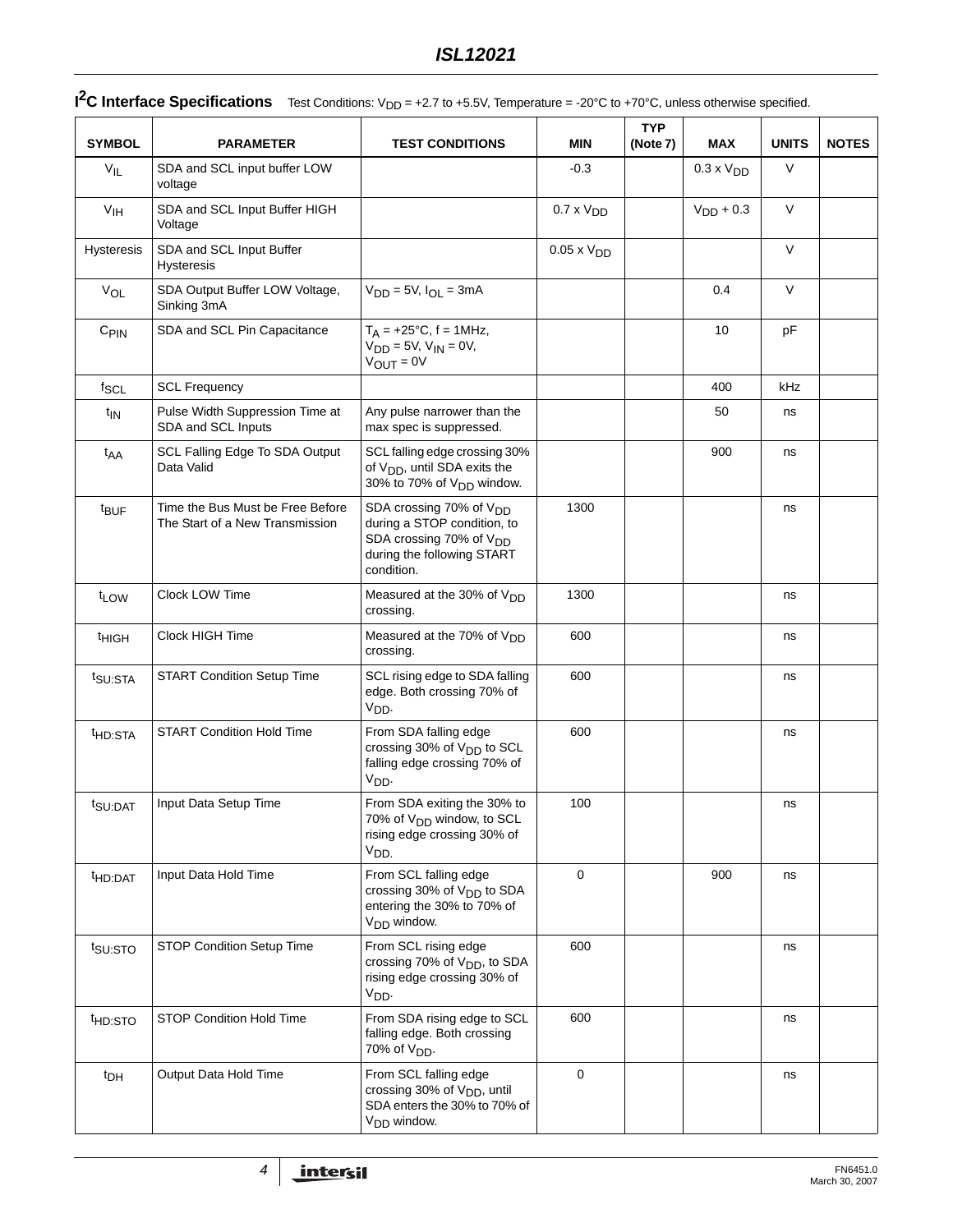| <b>SYMBOL</b>  | <b>PARAMETER</b>                             | <b>TEST CONDITIONS</b>                                                                                                                                        | MIN                  | <b>TYP</b><br>(Note 7) | <b>MAX</b> | <b>UNITS</b> | <b>NOTES</b> |
|----------------|----------------------------------------------|---------------------------------------------------------------------------------------------------------------------------------------------------------------|----------------------|------------------------|------------|--------------|--------------|
| t <sub>R</sub> | SDA and SCL Rise Time                        | From 30% to 70% of $V_{DD}$                                                                                                                                   | $20 + 0.1 \times Cb$ |                        | 300        | ns           |              |
| tF             | SDA and SCL Fall Time                        | From 70% to 30% of $V_{DD}$                                                                                                                                   | $20 + 0.1 \times Cb$ |                        | 300        | ns           |              |
| Cb             | Capacitive loading of SDA or SCL             | Total on-chip and off-chip                                                                                                                                    | 10                   |                        | 400        | pF           |              |
| $R_{PU}$       | SDA and SCL Bus Pull-up Resistor<br>Off-chip | Maximum is determined by $t_{R}$<br>and $t_{F}$ .<br>For $Cb = 400pF$ , max is about<br>$2 - 2.5k\Omega$<br>For $Cb = 40pF$ , max is about<br>15~20 $k\Omega$ |                      |                        |            | $k\Omega$    |              |

**I<sup>2</sup>C Interface Specifications** Test Conditions: V<sub>DD</sub> = +2.7 to +5.5V, Temperature = -20°C to +70°C, unless otherwise specified.

NOTES:

- <span id="page-4-1"></span>2. Temperature Conversion is inactive below 2.7V V<sub>BAT</sub>
- <span id="page-4-2"></span>3. IRQ/F<sub>OUT</sub> Inactive.
- <span id="page-4-4"></span>4.  $V_{IL} = V_{DD} \times 0.1$ ,  $V_{IH} = V_{DD} \times 0.9$ ,  $f_{SCL} = 400$ kHz
- <span id="page-4-3"></span>5.  $V_{DD}$  >  $V_{BAT}$  +  $V_{BAT}$
- 6. Bit BSW = 0 (Standard Mode),  $V_{BAT} \ge 1.8V$
- <span id="page-4-0"></span>7. Specified at +25°C.
- <span id="page-4-6"></span>8. In order to ensure proper timekeeping, the  $V_{DD SR}$  specification must be followed.
- <span id="page-4-5"></span>9. Parameter is not 100% tested.
- 10. These are I<sup>2</sup>C specific parameters and are not tested, however, they are used to set conditions for testing devices to validate specification.

# *SDA vs SCL Timing*



# *Symbol Table*

| <b>WAVEFORM</b> | <b>INPUTS</b>                         | <b>OUTPUTS</b>                     |  |  |  |
|-----------------|---------------------------------------|------------------------------------|--|--|--|
|                 | Must be steady                        | Will be steady                     |  |  |  |
|                 | May change<br>from LOW<br>to HIGH     | Will change<br>from LOW<br>to HIGH |  |  |  |
|                 | May change<br>from HIGH<br>to I OW    | Will change<br>from HIGH<br>to LOW |  |  |  |
|                 | Don't Care:<br><b>Changes Allowed</b> | Changing:<br>State Not Known       |  |  |  |
|                 | N/A                                   | Center Line is<br>High Impedance   |  |  |  |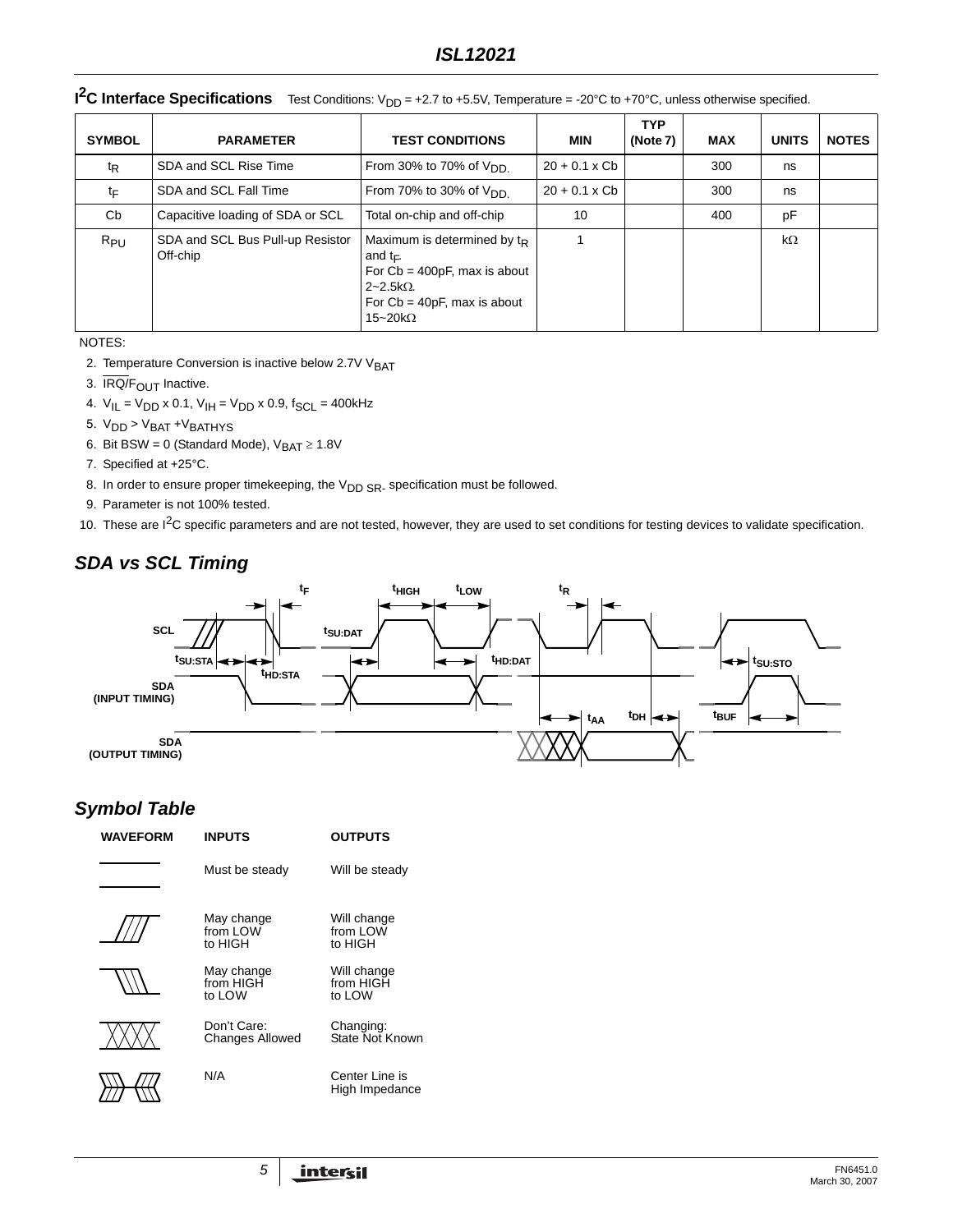**EQUIVALENT AC OUTPUT LOAD CIRCUIT FOR V<sub>DD</sub> = 5V** 





# *General Description*

The ISL12021 device is a low power real time clock (RTC) with embedded temperature sensors. It contains crystal frequency compensation circuitry over the operating temperature range, clock/calendar, power fail and low battery monitors, brown out indicator with separate (LVRSET) reset pin, 1 periodic or polled alarm, intelligent battery backup switching and 128 Bytes of battery-backed user SRAM.

The oscillator uses an external, low cost 32.768kHz crystal. The real time clock tracks time with separate registers for hours, minutes and seconds. The device has calendar registers for date, month, year and day of the week. The calendar is accurate through 2099, with automatic leap year correction. In addition, the ISL12021 could be programmed for automatic Daylight Saving Time (DST) adjustment by entering local DST information.

The ISL12021's alarm can be set to any clock/calendar value for a match. For example, every minute, every Tuesday or at 5:23 AM on March 21. The alarm status is available by checking the Status Register, or the device can be configured to provide a hardware interrupt via the IRQ pin. There is a repeat mode for the alarm allowing a periodic interrupt every minute, every hour, every day, etc.

The device also offers a backup power input pin. This  $V<sub>BAT</sub>$ pin allows the device to be backed up by battery or Super Cap with automatic switchover from  $V_{DD}$  to  $V_{BAT}$ . The ISL12021 device is specified for  $V_{DD} = 2.7V$  to 5.5V and the clock/calendar portion of the device remains fully operational in battery backup mode down to 1.8V (Standby Mode). The V<sub>BAT</sub> level is monitored and reported against preselected levels. The first report is registered when the  $V<sub>BAT</sub>$  level falls below 85% of nominal level, the second level is set for 75%. Battery levels are stored in  $V<sub>BATM</sub>$  registers.

The ISL12021 offers a "Brown Out" alarm once the  $V_{DD}$  falls below a pre-selected trip level. This allows system CPU to save vital information to memory before complete power loss. There are six  $V_{DD}$  levels that could be selected for initiation of brown out alarm.

# *Pin Descriptions*

# *X1, X2*

The X1 and X2 pins are the input and output, respectively, of an inverting amplifier. An external 32.768kHz quartz crystal is used with the device to supply a timebase for the real time clock. Internal compensation circuitry with internal temperature sensor provides frequency corrections for selected popular crystals to ±5ppm over the operating temperature range from -40°C to +85°C. (See ["Application](#page-20-0)  [Section" on page 21](#page-20-0) for recommended crystal). The ISL12021 allows the user to input via  $I^2C$  serial bus the temperature variation profiles of crystals not listed in the ["Application Section" on page 21.](#page-20-0) This oscillator compensation network can also be used to calibrate the initial crystal timing accuracy at room temperature. The device can also be driven directly from a 32.768kHz source at pin X1.



**FIGURE 2. RECOMMENDED CRYSTAL CONNECTION**

# *VBAT*

This input provides a backup supply voltage to the device. VBAT supplies power to the device in the event that the VDD supply fails. This pin can be connected to a battery, a Super Capacitor or tied to ground if not used. See the Battery Monitor parameter in the *DC Operating Characteristics-RTC on [page 3.](#page-2-1)*

# *IRQ (Interrupt Output)*

This pin provides an interrupt signal output. This signal notifies a host processor that an alarm has occurred and requests action. It is an open drain active low output. Once triggered, the output will stay low until the Alarm status register bit is reset or, if the autoreset function is used, a read is performed to the status register.

# *FOUT (Frequency Output)*

This pin outputs a clock signal which is related to the crystal frequency. The frequency output is user selectable and enabled via the  $I^2C$  bus. It is an open drain output.

# *Serial Clock (SCL)*

The SCL input is used to clock all serial data into and out of the device. The input buffer on this pin is always active (not gated). It is disabled when the backup power supply on the V<sub>BAT</sub> pin is activated to minimize power consumption.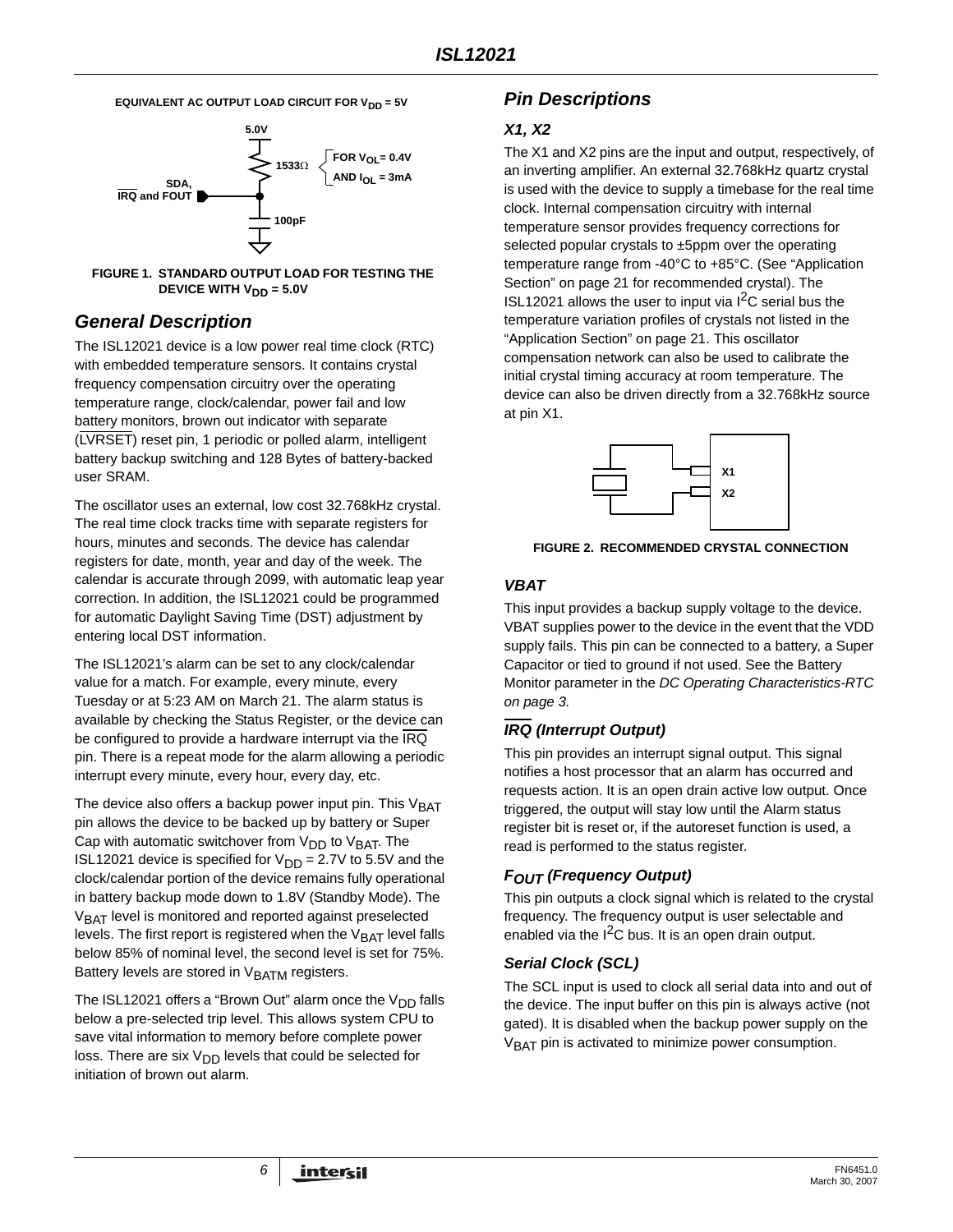# *Serial Data (SDA)*

SDA is a bi-directional pin used to transfer data into and out of the device. It has an open drain output and may be ORed with other open drain or open collector outputs. The input buffer is always active (not gated) in normal mode.

An open drain output requires the use of a pull-up resistor. The output circuitry controls the fall time of the output signal with the use of a slope controlled pull-down. The circuit is designed for 400 $k$ Hz  $1<sup>2</sup>C$  interface speeds. It is disabled when the backup power supply on the  $V<sub>BAT</sub>$  pin is activated.

# *VDD, GND*

Chip power supply and ground pins. The device will operate with a power supply from  $VDD = 2.7V$  to 5.5VDC. A 0.1 $\mu$ F capacitor is recommended on the VDD pin to ground.

# *LVRSET (Low Voltage Reset)*

Brown Out Reset Mode. The pin provides an interrupt signal output. This signal notifies a host processor that the  $V_{DD}$ level has dropped below pre-programmed level, normally 85% of nominal  $V_{DD}$ . The brownout trip level is programmable via a control register. It is an open drain active low output.

# *Functional Description*

# *Power Control Operation*

The power control circuit accepts a  $V_{DD}$  and a  $V_{BAT}$  input. Many types of batteries can be used with Intersil RTC products. For example, 3.0V or 3.6V Lithium batteries are appropriate, and battery sizes are available that can power the ISL1202x for up to 10 years. Another option is to use a Super Capacitor for applications where  $V_{DD}$  is interrupted for up to a month. See the ["Application Section" on page 21](#page-20-0) for more information.

## *Normal Mode (V<sub>DD</sub>) to Battery Backup Mode (VBAT)*

To transition from the VDD to VBAT mode, both of the following conditions must be met:

# **Condition 1:**

V<sub>DD</sub> < V<sub>BAT</sub> - V<sub>BATHYS</sub> where  $V<sub>BATHYS</sub> \approx 50$ mV

### **Condition 2:**

V<sub>DD</sub> < V<sub>TRIP</sub> where  $V_{TRIP} \approx 2.2V$ 

## **Battery Backup Mode (VBAT) to Normal Mode** *(VDD)*

The ISL12021 device will switch from the  $V_{\text{BAT}}$  to  $V_{\text{DD}}$  mode when one of the following conditions occurs:

### **Condition 1:**

 $V<sub>DD</sub> > V<sub>BAT</sub> + V<sub>BATHYS</sub>$ where  $V<sub>BATHYS</sub> \approx 50$ mV

### **Condition 2:**

V<sub>DD</sub> > V<sub>TRIP</sub> + V<sub>TRIPHYS</sub> where  $V_{TRIPHYS} \approx 30$ mV

These power control situations are illustrated in Figure [3](#page-6-0) and Figure [4.](#page-6-1)



<span id="page-6-0"></span>**FIGURE 3. BATTERY SWITCHOVER WHEN VBAT < VTRIP** 



#### **FIGURE 4. BATTERY SWITCHOVER WHEN V<sub>BAT</sub> > V<sub>TRIP</sub>**

<span id="page-6-1"></span>The I<sup>2</sup>C bus is deactivated in battery backup mode to reduce power consumption. Aside from this, all RTC functions are operational during battery backup mode. Except for SCL and SDA, all the inputs and outputs of the ISL12021 are active during battery backup mode unless disabled via the control register.

The device Time Stamps the switchover from  $V_{DD}$  to  $V_{BAT}$ and  $V<sub>BAT</sub>$  to  $V<sub>DD</sub>$ , and the time is stored in  $T<sub>SV2B</sub>$  and T<sub>SB2V</sub> registers respectively. If multiple V<sub>DD</sub> power down sequences occur before status is read, the earliest  $V_{DD}$  to  $V<sub>BAT</sub>$  power down time is stored and the most recent  $V<sub>BAT</sub>$ to  $V_{DD}$  time is stored.

Temperature conversion and compensation can be enabled in battery backup mode. Bit BTSE in the BETA register controls this operation as described in that register section.

### *Power Failure Detection*

The ISL12021 provides a Real Time Clock Failure Bit (RTCF) to detect total power failure. It allows users to determine if the device has powered up after having lost all power to the device (both  $V_{DD}$  and  $V_{BAT}$ ).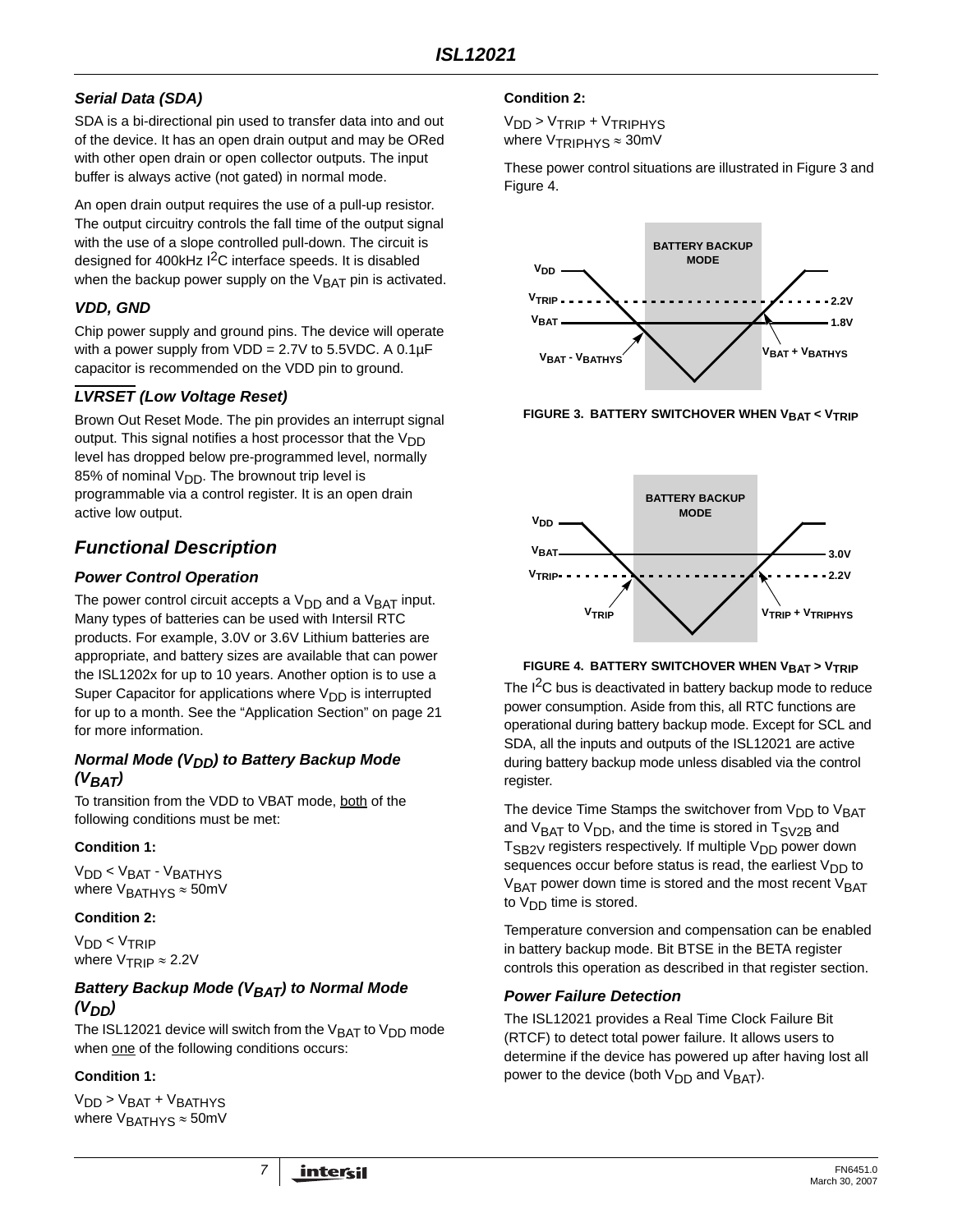# *Brown Out Detection*

The ISL12021 monitors the  $V_{DD}$  level continuously and provides warning if the  $V_{DD}$  level drops below the prescribed levels. There are five (5) levels that could be selected for the trip level. Typically set at the 85% of nominal  $V_{DD}$  level. The Real Time Clock Power Brown Out Bit ( LVDD) is set once the  $V_{DD}$  level drops below the trip point. The LVRST output becomes active when the Power Brown Out Bit is set.

When the  $V_{DD}$  power is re-established and is above the 85%V<sub>DD</sub> + 50mV trip point, the V<sub>PBM</sub>0 is set. The LVDD bit is reset once it is read by the CPU. Note: The  $I^2C$  comm link remains active unless the Battery  $V_{TRIP}$  levels are reached.

# *Battery Level Monitor*

The ISL12021 has a built in warning feature once the Back Up battery level drops first to 85% and then to 75% of the battery's nominal VBAT level. When the battery voltage drops to between 85% and 75%, the LBAT85 bit is set in the status register. When the level drops below 75%, both LBAT85 and LBAT75 bits are set in the status register.

There is a Battery Timestamp Function available. Once the  $V_{DD}$  is low enough to enable switchover to the battery, the RTC time/date are written into the TSVTB register. This information can be read from the TSVTB registers to discover the point in time of the  $V_{DD}$  powerdown. If there are multiple powerdown cycles before reading these registers, the first values stored in these registers will be retained. These registers will hold the original powerdown value until they are cleared by writing "00h" to each register.

# *Low Power Mode*

The normal power switching of the ISL12021 is designed to switch into battery backup mode only if the  $V_{DD}$  power is lost. This will ensure that the device can accept a wide range of backup voltages from many types of sources while reliably switching into backup mode. Another mode (called Low Power Mode) is available to allow direct switching from  $V_{DD}$ to  $V_{BAT}$  without requiring  $V_{DD}$  to drop below  $V_{TRIP}$ . Since the additional monitoring of  $V_{DD}$  vs  $V_{TRIP}$  is no longer needed, that circuitry is shut down and less power is used while operating from  $V_{DD}$ . Power savings are typically 600nA at  $V_{\text{DD}}$  = 5V. Low Power Mode is activated via the BSW bit in the control and status registers.

Low Power Mode is useful in systems where  $V_{DD}$  is normally higher than  $V_{\text{BAT}}$  at all times. The device will switch from  $V<sub>DD</sub>$  to  $V<sub>BAT</sub>$  when  $V<sub>DD</sub>$  drops below  $V<sub>BAT</sub>$ , with about 50mV of hysteresis to prevent any switchback of  $V_{DD}$  after switchover. In a system with  $V_{DD} = 5V$  and backup lithium battery of  $V<sub>BAT</sub> = 3V$ , Low Power Mode can be used. However, it is not recommended to use Low Power Mode in a system with  $V_{DD} = 3.3V \pm 10\%$ ,  $V_{BAT} \ge 3.0V$ , and when there is a finite I-R voltage drop in the  $V_{DD}$  line.

# *Real Time Clock Operation*

The Real Time Clock (RTC) uses an external 32.768kHz quartz crystal to maintain an accurate internal representation of second, minute, hour, day of week, date, month, and year. The RTC also has leap-year correction. The clock also corrects for months having fewer than 31 days and has a bit that controls 24 hour or AM/PM format. When the ISL12021 powers up after the loss of both  $V_{DD}$  and  $V_{BAT}$ , the clock will not begin incrementing until at least one byte is written to the clock register.

## *Single Event and Interrupt*

The alarm mode is enabled via the MSB bit. Choosing single event or interrupt alarm mode is selected via the IM bit. Note that when the frequency output function is enabled, the alarm function is disabled.

The standard alarm allows for alarms of time, date, day of the week, month, and year. When a time alarm occurs in single event mode, an IRQ pin will be pulled low and the alarm status bit (ALM) will be set to "1".

The pulsed interrupt mode allows for repetitive or recurring alarm functionality. Hence, once the alarm is set, the device will continue to alarm for each occurring match of the alarm and present time. Thus, it will alarm as often as every minute (if only the nth second is set) or as infrequently as once a year (if at least the nth month is set). During pulsed interrupt mode, the IRQ pin will be pulled low for 250ms and the alarm status bit (ALM) will be set to "1".

The ALM bit can be reset by the user or cleared automatically using the auto reset mode (see ARST bit). The alarm function can be enabled/disabled during battery backup mode using the FOBATB bit. For more information on the alarm, please see ["ALARM Registers \(10h to 15h\)" on](#page-15-0)  [page 16](#page-15-0).

# *Frequency Output Mode*

The ISL12021 has the option to provide a clock output signal using the  $F<sub>OUT</sub>$  open drain output pin. The frequency output mode is set by using the FO bits to select 15 possible output frequency values from 1/32Hz to 32kHz. The frequency output can be enabled/disabled during battery backup mode using the FOBATB bit.

# *General Purpose User SRAM*

The ISL12021 provides 128 bytes of user SRAM. The SRAM will continue to operate in battery backup mode. However, it should be noted that the  $I^2C$  bus is disabled in battery backup mode.

# *I 2C Serial Interface*

The ISL12021 has an  $I^2C$  serial bus interface that provides access to the control and status registers and the user SRAM. The I<sup>2</sup>C serial interface is compatible with other industry I<sup>2</sup>C serial bus protocols using a bi-directional data signal (SDA) and a clock signal (SCL).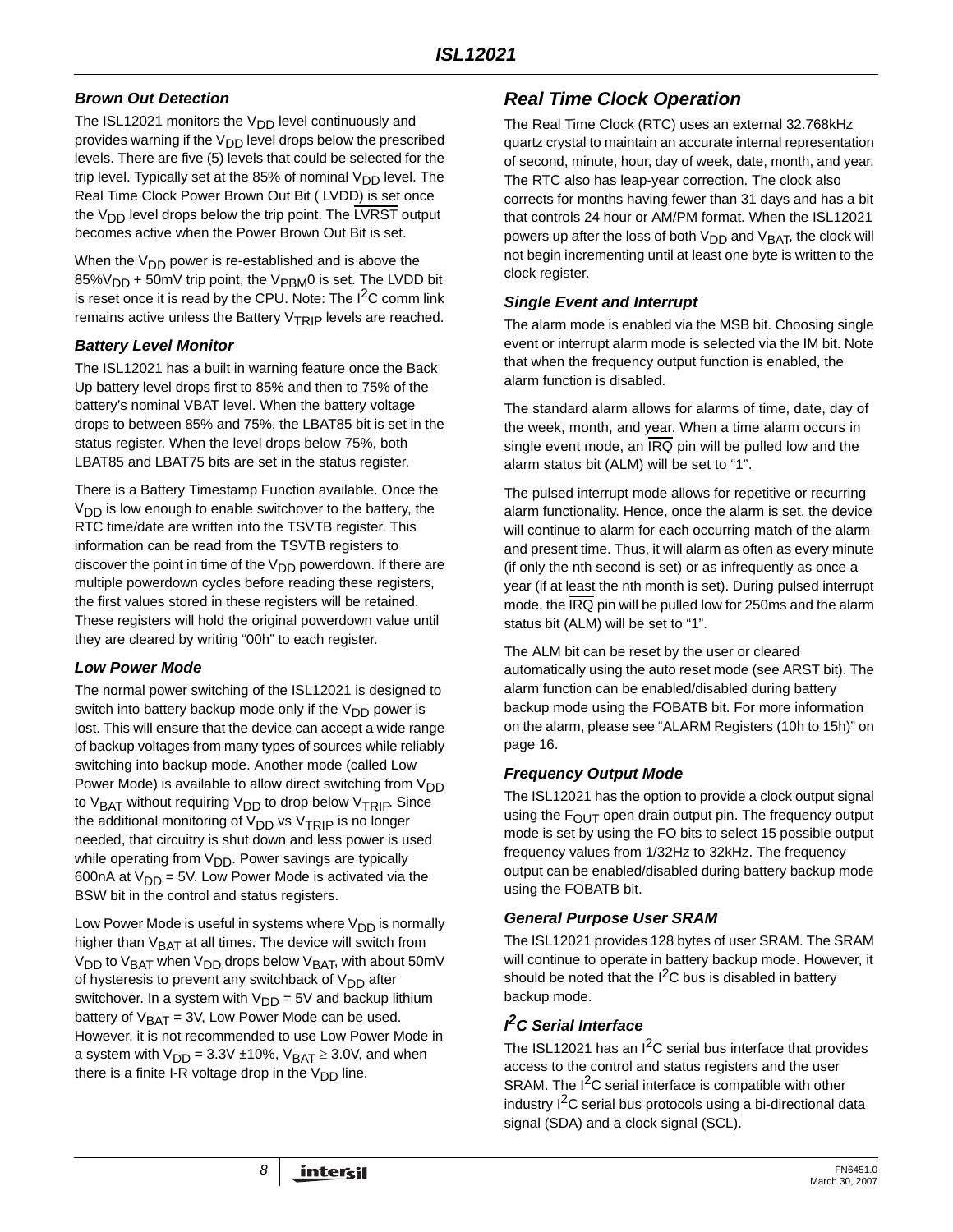# *Oscillator Compensation*

The ISL12021 provides both initial timing correction and temperature correction due to variation of the crystal oscillator. Analog and Digital trimming control is provided for initial adjustment, and a temperature compensation function is provided to automatically correct for temperature drift of the crystal. Initial values for the temperature coefficient (ALPHA) and crystal capacitance (BETA) are required for best accuracy. The function can be enabled/disabled at any time and can be used in battery mode as well.

# *Register Descriptions*

The battery-backed registers are accessible following a slave byte of "1101111x" and reads or writes to addresses [00h:13h]. The defined addresses and default values are described in the Table [1.](#page-9-0) The battery backed general purpose SRAM has a different slave address (1010111x), so it is not possible to read/write that section of memory while accessing the registers.

## **REGISTER ACCESS**

The contents of the registers can be modified by performing a byte or a page write operation directly to any register address.

The registers are divided into 8 sections. They are:

- 1. Real Time Clock (7 bytes): Address 00h to 06h.
- 2. Control and Status (9 bytes): Address 07h to 0Fh.
- 3. Alarm (6 bytes): Address 10h to 15h.
- 4. Time Stamp for Battery Status (5 bytes): Address 16h to 1Ah.
- 5. Time Stamp for VDD Status (5 bytes): Address 1Bh to 1Fh.
- 6. Day Light Saving Time (8 bytes): 20h to 27h.
- 7. TEMP (2 bytes): 28h to 29h
- 8. Scratch Pad (6 bytes): Address 2Ah to 2Fh.

Write capability is allowable into the RTC registers (00h to 06h) only when the WRTC bit (bit 6 of address 08h) is set to "1". **A multi-byte read or write operation is limited to one section per operation.** Access to another section requires a new operation. A read or write can begin at any address within the section.

A register can be read by performing a random read at any address at any time. This returns the contents of that register location. Additional registers are read by performing a sequential read. For the RTC and Alarm registers, the read instruction latches all clock registers into a buffer, so an update of the clock does not change the time being read. At the end of a read, the master supplies a stop condition to end the operation and free the bus. After a read, the address remains at the previous address +1 so the user can execute a current address read and continue reading the next register.

It is not necessary to set the WRTC bit prior to writing into the control and status, alarm, and user SRAM registers.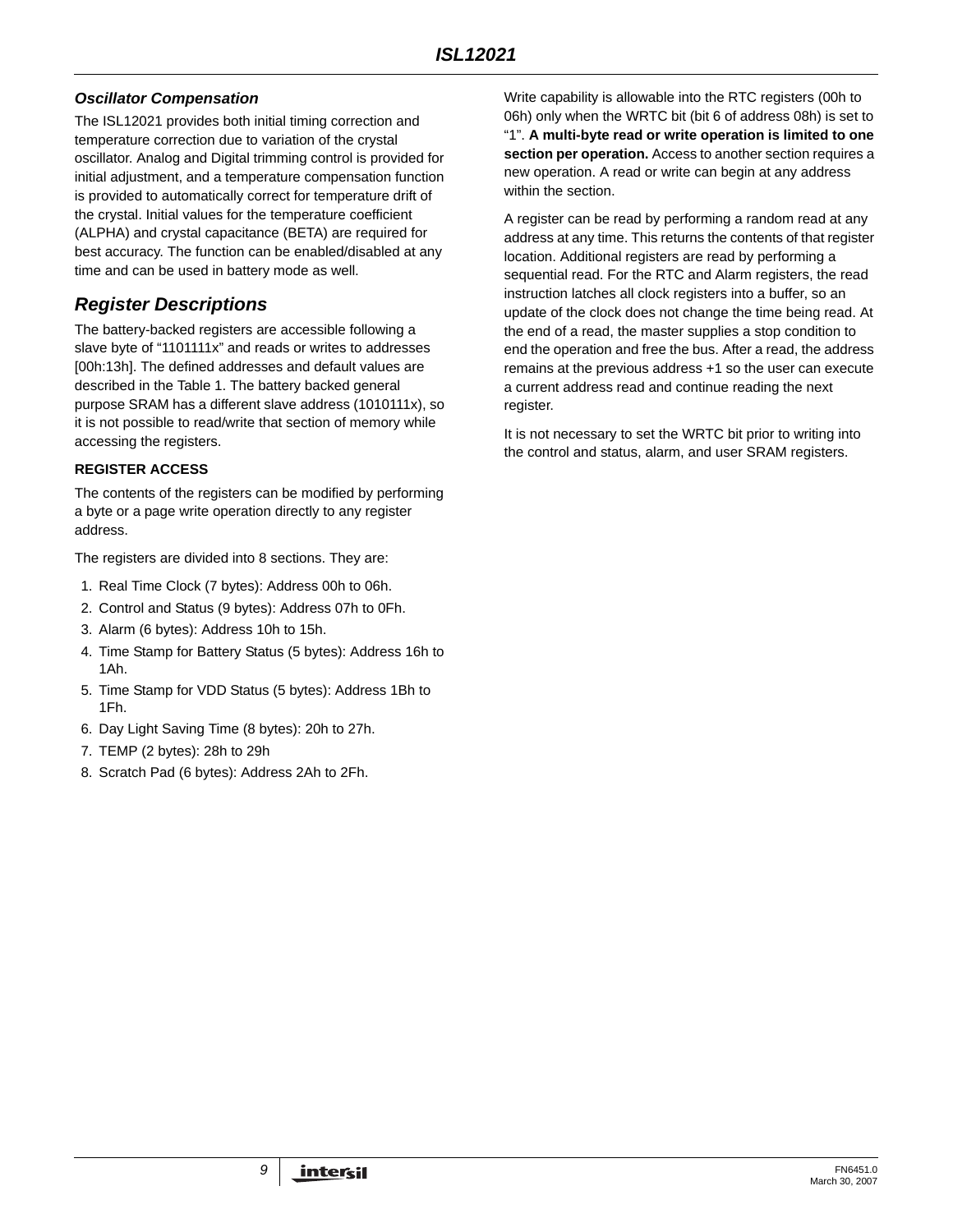# *ISL12021*

**TABLE 1. REGISTER MEMORY MAP**

<span id="page-9-0"></span>

|       |                    | <b>REG</b>   |                |                   |                   |                   | <b>BIT</b>        |                       |                       |                       |              |                |
|-------|--------------------|--------------|----------------|-------------------|-------------------|-------------------|-------------------|-----------------------|-----------------------|-----------------------|--------------|----------------|
| ADDR. | <b>SECTION</b>     | <b>NAME</b>  | $\overline{7}$ | 6                 | 5                 | 4                 | $\mathbf{3}$      | $\mathbf{2}$          | 1                     | 0                     | <b>RANGE</b> | <b>DEFAULT</b> |
| 00h   | <b>RTC</b>         | SC           | 0              | <b>SC22</b>       | <b>SC21</b>       | <b>SC20</b>       | SC <sub>13</sub>  | <b>SC12</b>           | <b>SC11</b>           | <b>SC10</b>           | 0 to 59      | 00h            |
| 01h   |                    | MN           | 0              | <b>MN22</b>       | <b>MN21</b>       | <b>MN20</b>       | <b>MN13</b>       | <b>MN12</b>           | <b>MN11</b>           | <b>MN10</b>           | 0 to 59      | 00h            |
| 02h   |                    | HR           | MIL            | $\pmb{0}$         | <b>HR21</b>       | <b>HR20</b>       | <b>HR13</b>       | <b>HR12</b>           | <b>HR11</b>           | <b>HR10</b>           | 0 to 23      | 00h            |
| 03h   |                    | DT           | $\mathsf 0$    | 0                 | DT21              | DT20              | DT <sub>13</sub>  | DT12                  | DT11                  | DT10                  | 1 to 31      | 01h            |
| 04h   |                    | <b>MO</b>    | 0              | 0                 | 0                 | MO20              | MO13              | <b>MO12</b>           | <b>MO11</b>           | MO10                  | 1 to 12      | 01h            |
| 05h   |                    | YR           | <b>YR23</b>    | <b>YR22</b>       | <b>YR21</b>       | <b>YR20</b>       | <b>YR13</b>       | <b>YR12</b>           | <b>YR11</b>           | <b>YR10</b>           | 0 to 99      | 00h            |
| 06h   |                    | <b>DW</b>    | 0              | 0                 | $\pmb{0}$         | 0                 | $\mathbf 0$       | DW <sub>2</sub>       | DW1                   | DW <sub>0</sub>       | $0$ to $6$   | 00h            |
| 07h   | <b>CSR</b>         | SR           | <b>BUSY</b>    | OSCF              | <b>DSTADJ</b>     | <b>ALM</b>        | <b>LVDD</b>       | LBAT85                | LBAT75                | <b>RTCF</b>           | N/A          | 01h            |
| 08h   |                    | <b>INT</b>   | <b>ARST</b>    | <b>WRTC</b>       | IM                | <b>FOBATB</b>     | FO <sub>3</sub>   | FO <sub>2</sub>       | FO <sub>1</sub>       | FO <sub>0</sub>       | N/A          | 00h            |
| 09h   |                    | PWR_VD<br>D  | <b>CLRTS</b>   | D                 | D                 | D                 | D                 | V <sub>DD</sub> Trip2 | V <sub>DD</sub> Trip1 | V <sub>DD</sub> Trip0 | N/A          | 00h            |
| 0Ah   |                    | PWR_VB<br>AT | <b>BSW</b>     | D                 | VB85Tp2           | VB85Tp1           | VB85Tp0           | VB75Tp2               | VB75Tp1               | VB75Tp0               | N/A          | 00h            |
| 0Bh   |                    | <b>ITRO</b>  | IDTR01         | IDTR00            | IATR05            | IATR04            | IATR03            | IATR02                | IATR01                | IATR00                | N/A          | 08h            |
| 0Ch   |                    | <b>ALPHA</b> | D              | ALPHA6            | ALPHA5            | ALPHA4            | ALPHA3            | ALPHA2                | ALPHA1                | ALPHA0                | N/A          | 25h            |
| 0Dh   |                    | <b>BETA</b>  | <b>TSE</b>     | <b>BTSE</b>       | <b>BTSR</b>       | D                 | BETA3             | BETA <sub>2</sub>     | BETA1                 | BETA0                 | N/A          | 08h            |
| 0Eh   |                    | <b>FATR</b>  | 0              | 0                 | FFATR5            | FATR4             | FATR3             | FATR <sub>2</sub>     | FATR1                 | FATR0                 | N/A          | 00h            |
| 0Fh   |                    | <b>FDTR</b>  | 0              | $\mathbf 0$       | 0                 | 0                 | 0                 | FDTR <sub>2</sub>     | FDTR1                 | FDTR <sub>0</sub>     | N/A          | 00h            |
| 10h   | <b>ALARM</b>       | SCA0         | ESCA0          | <b>SCA022</b>     | <b>SCA021</b>     | <b>SCA020</b>     | <b>SCA013</b>     | <b>SCA012</b>         | <b>SCA011</b>         | <b>SCA010</b>         | 00 to 59     | 00h            |
| 11h   |                    | MNA0         | EMNA0          | <b>MNA022</b>     | <b>MNA021</b>     | <b>MNA020</b>     | <b>MNA013</b>     | <b>MNA012</b>         | <b>MNA011</b>         | <b>MNA010</b>         | 00 to 59     | 00h            |
| 12h   |                    | HRA0         | EHRA0          | D                 | <b>HRA021</b>     | <b>HRA020</b>     | <b>HRA013</b>     | <b>HRA012</b>         | <b>HRA011</b>         | <b>HRA010</b>         | 0 to 23      | 00h            |
| 13h   |                    | DTA0         | EDTA0          | D                 | <b>DTA021</b>     | DTA020            | DTA013            | DTA012                | <b>DTA011</b>         | <b>DTA010</b>         | 01 to 31     | 01h            |
| 14h   |                    | MOA0         | EMOA00         | D                 | D                 | <b>MOA020</b>     | <b>MOA013</b>     | <b>MOA012</b>         | <b>MOA011</b>         | <b>MOA010</b>         | 01 to 12     | 01h            |
| 15h   |                    | DWA0         | EDWA0          | D                 | D                 | D                 | D                 | DWA02                 | DWA01                 | DWA00                 | $0$ to $6$   | 00h            |
| 16h   | TSV2B              | <b>VSC</b>   | 0              | VSC <sub>22</sub> | VSC21             | VSC20             | VSC13             | VSC <sub>12</sub>     | VSC11                 | <b>VSC10</b>          | 0 to 59      | 00h            |
| 17h   |                    | <b>VMN</b>   | 0              | <b>VMN22</b>      | <b>VMN21</b>      | <b>VMN20</b>      | VMN <sub>13</sub> | VMN <sub>12</sub>     | VMN11                 | VMN10                 | 0 to 59      | 00h            |
| 18h   |                    | <b>VHR</b>   | <b>VMIL</b>    | 0                 | VHR <sub>21</sub> | VHR20             | VHR <sub>13</sub> | VHR <sub>12</sub>     | VHR11                 | VHR <sub>10</sub>     | 0 to 23      | 00h            |
| 19h   |                    | <b>VDT</b>   | 0              | 0                 | VDT21             | VDT20             | VDT <sub>13</sub> | VDT12                 | VDT <sub>11</sub>     | VDT <sub>10</sub>     | 1 to 31      | 00h            |
| 1Ah   |                    | <b>VMO</b>   | $\mathbf 0$    | $\overline{0}$    | $\mathbf{0}$      | <b>VMO20</b>      | VMO <sub>13</sub> | <b>VMO12</b>          | <b>VMO11</b>          | VMO <sub>10</sub>     | 1 to 12      | 00h            |
| 1Bh   | TSB <sub>2</sub> V | <b>BSC</b>   | $\mathsf 0$    | <b>BSC22</b>      | <b>BSC21</b>      | <b>BSC20</b>      | BSC13             | BSC12                 | <b>BSC11</b>          | BSC <sub>10</sub>     | 0 to 59      | 00h            |
| 1Ch   |                    | <b>BMN</b>   | 0              | BMN22             | <b>BMN21</b>      | <b>BMN20</b>      | BMN <sub>13</sub> | BMN12                 | BMN11                 | BMN <sub>10</sub>     | 0 to 59      | 00h            |
| 1Dh   |                    | <b>BHR</b>   | <b>BMIL</b>    | $\mathbf{0}$      | BHR21             | BHR <sub>20</sub> | BHR <sub>13</sub> | BHR12                 | BHR <sub>11</sub>     | BHR <sub>10</sub>     | 0 to 23      | 00h            |
| 1Eh   |                    | <b>BDT</b>   | $\mathsf 0$    | 0                 | BDT21             | BDT20             | BDT13             | BDT12                 | BDT11                 | BDT10                 | 1 to 31      | 00h            |
| 1Fh   |                    | <b>BMO</b>   | $\mathsf 0$    | $\mathbf 0$       | $\mathbf 0$       | <b>BMO20</b>      | BMO <sub>13</sub> | BMO <sub>12</sub>     | <b>BMO11</b>          | BMO <sub>10</sub>     | 1 to 12      | 00h            |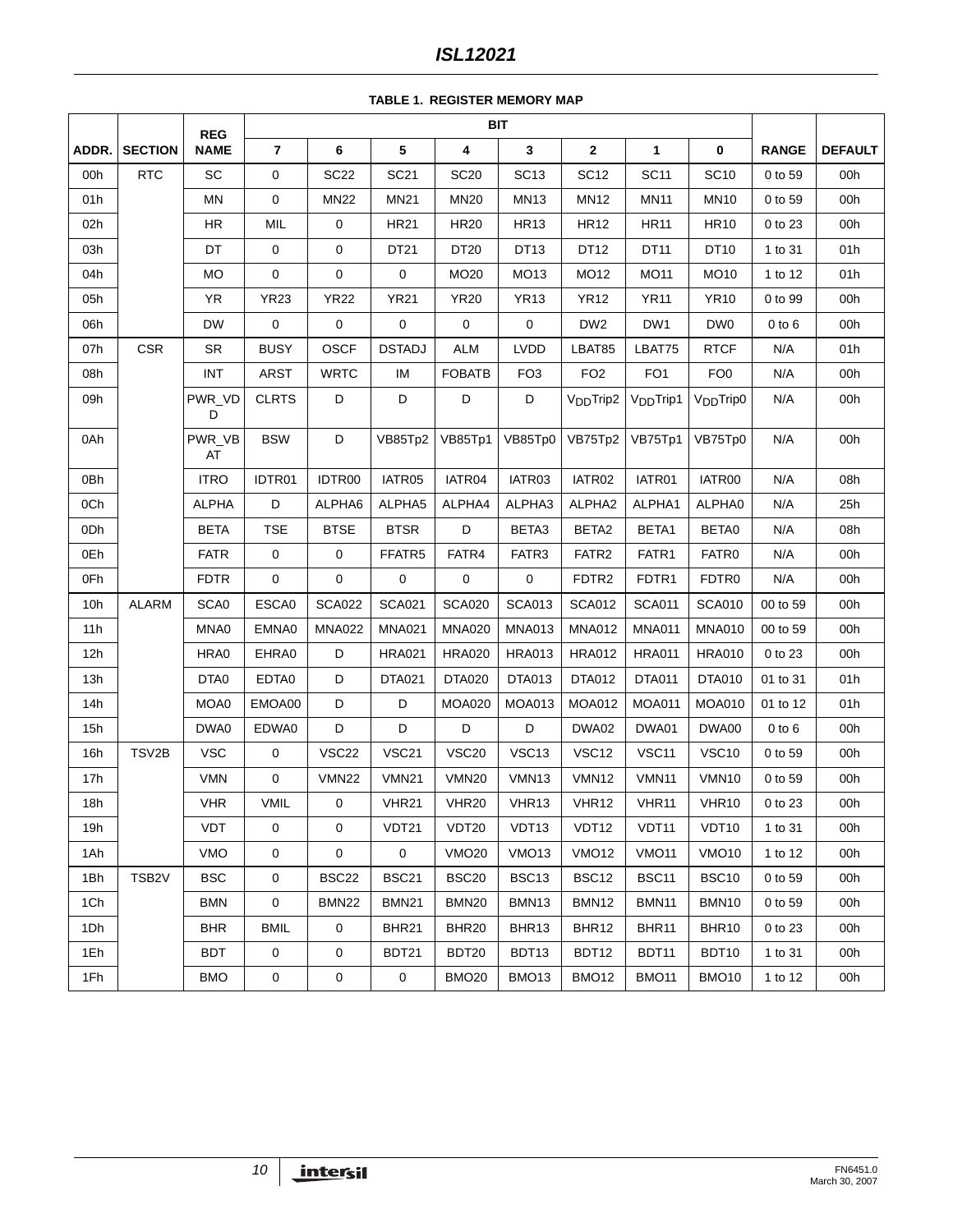|       |                | <b>REG</b>       |                                |             |                          | <b>BIT</b>            |               |                            |                                            |                                 |              |                |
|-------|----------------|------------------|--------------------------------|-------------|--------------------------|-----------------------|---------------|----------------------------|--------------------------------------------|---------------------------------|--------------|----------------|
| ADDR. | <b>SECTION</b> | <b>NAME</b>      | $\overline{7}$                 | 6           | 5                        | 4                     | 3             | $\mathbf{2}$               | 1                                          | 0                               | <b>RANGE</b> | <b>DEFAULT</b> |
| 20h   | <b>DSTCR</b>   | <b>DstMoFd</b>   | <b>DSTE</b>                    | D           | D                        | DstMoFd2<br>0         | DstMoFd1<br>3 | DstMoFd1<br>2              | DstMoFd1<br>1                              | DstMoFd1<br>0                   | 1 to 12      | 00h            |
| 21h   |                | <b>DstDwFd</b>   | <b>DstDwEF</b><br>d            | D           | D                        | D                     | D             | 2                          | DstDwFd1 DstDwFd1 DstDwFd1<br>$\mathbf{1}$ | 0                               | $0$ to $6$   | 00h            |
| 22h   |                | <b>DstDtFd</b>   | D                              | D           | DstDtFd2<br>$\mathbf{1}$ | DstDtFd2<br>0         | DstDtFd1<br>3 | DstDtFd1<br>$\overline{2}$ | DstDtFd11                                  | DstDtFd1<br>$\mathbf 0$         | 1 to 31      | 00h            |
| 23h   |                | <b>DstHrFd</b>   | D                              | D           | DstHrFd2<br>1            | DstHrFd2<br>0         | DstHrFd1<br>3 | DstHrFd1<br>$\overline{2}$ | DstHrFd1<br>1                              | DstHrFd1<br>0                   | 0 to 23      | 00h            |
| 24h   |                | <b>DstMoRv</b>   | D                              | D           | D                        | <b>XDstMoR</b><br>v20 | DstMoRv1<br>3 | DstMoR12 DstMoRv1<br>v     | 1                                          | DstMoRv1<br>0                   | 01 to 12     | 00h            |
| 25h   |                | <b>DstDwRv</b>   | <b>DstDwER</b><br>$\mathsf{v}$ | D           | D                        | D                     | D             | $\overline{2}$             | 1                                          | DstDwRv1 DstDwRv1 DstDwRv1<br>0 | $0$ to $6$   | 00h            |
| 26h   |                | DstDtRv          | D                              | D           | DstDtRv2<br>$\mathbf{1}$ | DstDtRv2<br>0         | DstDtRv1<br>3 | DstDtRv1<br>2              | DstDtRv1<br>$\mathbf{1}$                   | DstDtRv1<br>0                   | 01 to 31     | 00h            |
| 27h   |                | DstHrRv          | D                              | D           | DstHrRv2<br>1            | DstHrRv2<br>0         | DstHrRv1<br>3 | DstHrRv1<br>2              | DstHrRv1<br>1                              | DstHrRv1<br>0                   | 0 to 23      | 00h            |
| 28h   | <b>TEMP</b>    | <b>TK0L</b>      | <b>TK07</b>                    | TK06        | <b>TK05</b>              | TK04                  | <b>TK03</b>   | <b>TK02</b>                | <b>TK01</b>                                | <b>TK00</b>                     | 00 to FF     | 00h            |
| 29h   |                | <b>TK0M</b>      | $\mathbf 0$                    | $\mathbf 0$ | $\mathbf 0$              | 0                     | $\mathbf 0$   | 0                          | <b>TK09</b>                                | <b>TK08</b>                     | 00 to 03     | 00h            |
| 2Ah   | <b>GPM</b>     | GPM1             | GPM17                          | GPM16       | GPM15                    | GPM14                 | GPM13         | GPM12                      | GPM11                                      | GPM10                           | 00 to FF     | 00h            |
| 2Bh   |                | GPM <sub>2</sub> | GPM27                          | GPM26       | GPM25                    | GPM24                 | GPM23         | GPM22                      | GPM21                                      | GPM20                           | 00 to FF     | 00h            |
| 2Ch   |                | GPM3             | GPM37                          | GPM36       | GPM35                    | GPM34                 | GPM33         | GPM32                      | GPM31                                      | GPM30                           | 00 to FF     | 00h            |
| 2Dh   |                | GPM4             | GPM47                          | GPM46       | GPM45                    | GPM44                 | GPM43         | GPM42                      | GPM41                                      | GPM40                           | 00 to FF     | 00h            |
| 2Eh   |                | GPM <sub>5</sub> | GPM57                          | GPM56       | GPM55                    | GPM54                 | GPM53         | GPM52                      | GPM51                                      | GPM50                           | 00 to FF     | 00h            |
| 2Fh   |                | GPM <sub>6</sub> | GPM67                          | GPM66       | GPM65                    | GPM64                 | GPM63         | GPM62                      | GPM61                                      | GPM60                           | 00 to FF     | 00h            |

## **TABLE 1. REGISTER MEMORY MAP (Continued)**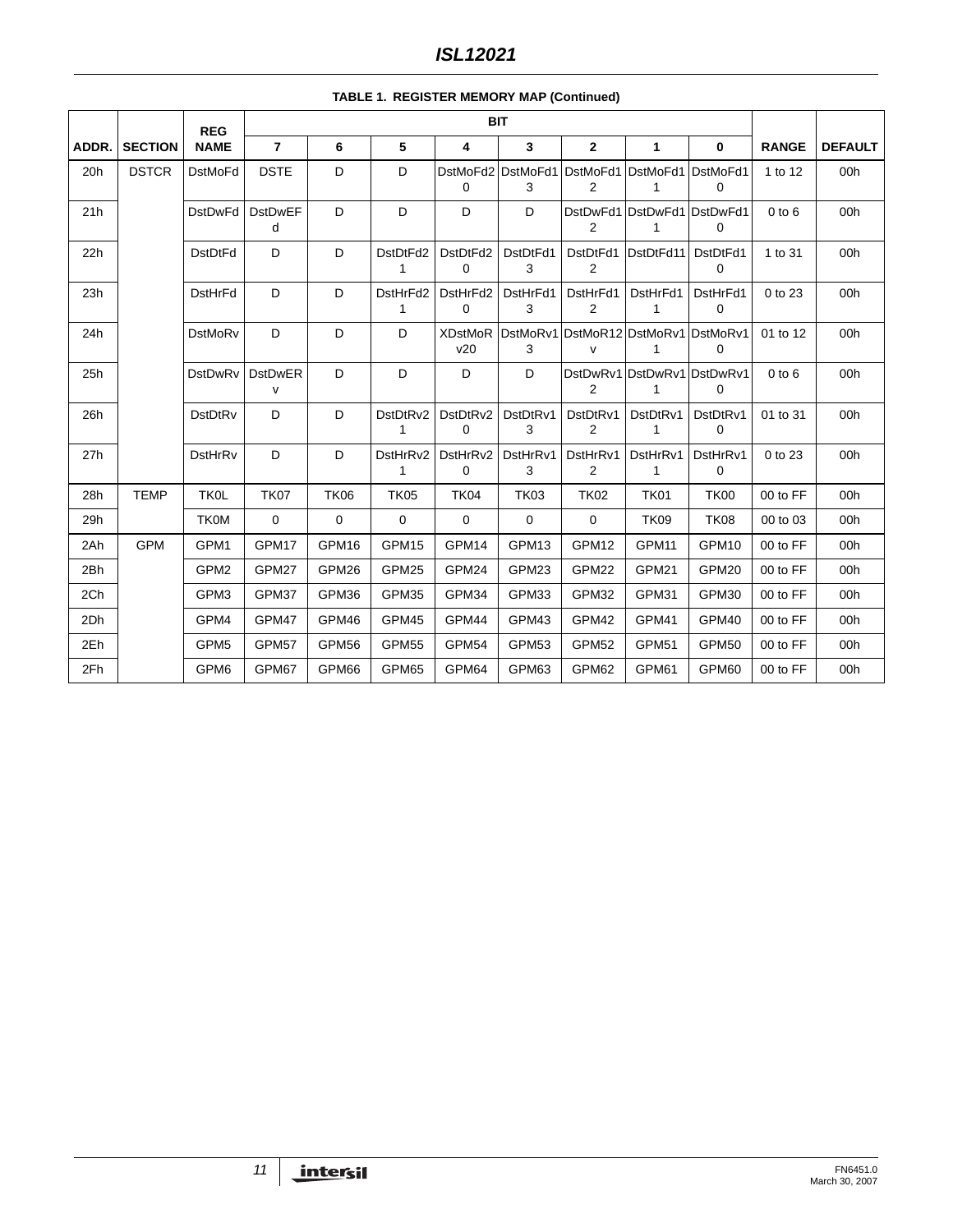# *Real Time Clock Registers*

## *Addresses [00h to 06h]*

#### **RTC REGISTERS (SC, MN, HR, DT, MO, YR, DW)**

These registers depict BCD representations of the time. As such, SC (Seconds) and MN (Minutes) range from 0 to 59, HR (Hour) can either be a 12-hour or 24-hour mode, DT (Date) is 1 to 31, MO (Month) is 1 to 12, YR (Year) is 0 to 99, and DW (Day of the Week) is 0 to 6.

The DW register provides a Day of the Week status and uses three bits DW2 to DW0 to represent the seven days of the week. The counter advances in the cycle 0-1-2-3-4-5-6-0-1- 2-… The assignment of a numerical value to a specific day of the week is arbitrary and may be decided by the system software designer. The default value is defined as "0".

#### **24 HOUR TIME**

If the MIL bit of the HR register is "1", the RTC uses a 24-hour format. If the MIL bit is "0", the RTC uses a 12-hour format and HR21 bit functions as an AM/PM indicator with a "1" representing PM. The clock defaults to 12-hour format time with  $HR21 = "0".$ 

#### **LEAP YEARS**

Leap years add the day February 29 and are defined as those years that are divisible by 4. Years divisible by 100 are not leap years, unless they are also divisible by 400. This means that the year 2000 is a leap year and the year 2100 is not. The ISL12021 does not correct for the leap year in the year 2100.

# *Control and Status Registers (CSR)*

### *Addresses [07h to 0Fh]*

The Control and Status Registers consist of the Status Register, Interrupt and Alarm Register, Analog Trimming and Digital Trimming Registers.

### *Status Register (SR)*

The Status Register is located in the memory map at address 07h. This is a volatile register that provides either control or status of RTC failure (RTCF), Battery Level Monitor (LBAT85, LBAT75), alarm trigger, Daylight Saving Time, crystal oscillator enable and temperature conversion in progress bit.

#### **TABLE 2. STATUS REGISTER (SR)**

| <b>ADDR</b> |  |  |  |  |  |                                             |  |
|-------------|--|--|--|--|--|---------------------------------------------|--|
| 07h         |  |  |  |  |  | BUSY OSCF DSTDJ ALM LVDD LBAT85 LBAT75 RTCF |  |

#### **BUSY BIT (BUSY)**

Busy Bit indicates temperature sensing is in progress. In this mode, Alpha, Beta and ITRO registers are disabled and cannot be accessed.

#### **OSCILLATOR FAIL BIT (OSCF)**

Indicates oscillator stopped.

#### **DAYLIGHT SAVING TIME CHANGE BIT (DSTADJ)**

DSTADJ is the Daylight Saving Time Adjusted Bit. It indicates the daylight saving time adjustment has happened. DSTADJ is reset to 0 upon power up. If DST event happens (at either the beginning or the end of DST), DSTADJ will be set to 1. A read of the SR will reset the DSTADJ, or it will be automatically reset on the following month.

#### **ALARM BIT (ALM)**

These bits announce if the alarm matches the real time clock. If there is a match, the respective bit is set to "1". This bit can be manually reset to "0" by the user or automatically reset by enabling the auto-reset bit (see ARST bit). A write to this bit in the SR can only set it to "0", not "1". An alarm bit that is set by an alarm occurring during an SR read operation will remain set after the read operation is complete.

#### LOW V<sub>DD</sub> INDICATOR BIT (LV<sub>DD</sub>VDD)

Indicates  $V_{DD}$  dropped below the pre-selected trip level. (Brown Out Mode). The Trip points for Brown Out levels are selected by three bits  $V_{DD}$ Trip2,  $V_{DD}$ Trip1 and  $V_{DD}$ Trip0 in PWR\_V<sub>DD</sub> registers.

#### **LOW BATTERY INDICATOR 85% BIT (LBAT85)**

Indicates battery level dropped below the pre-selected trip levels (85% of battery voltage). The trip points are selected by three bits: VB85Tp2, VB85Tp1 and VB85Tp0 in the PWR\_VBAT registers.

#### **LOW BATTERY INDICATOR 75% BIT (LBAT75)**

Indicates battery level dropped below the pre-selected trip levels (75% of battery voltage). The trip points are selected by three bits VB75Tp2, VB75Tp1 and VB75Tp0 in the PWR\_VBAT registers.

#### **REAL TIME CLOCK FAIL BIT (RTCF)**

This bit is set to a "1" after a total power failure. This is a read only bit that is set by hardware (ISL12021 internally) when the device powers up after having lost all power (defined as  $V_{\text{DD}}$  = 0V and  $V_{\text{BAT}}$  = 0V). The bit is set regardless of whether  $V_{DD}$  or  $V_{BAT}$  is applied first. The loss of only one of the supplies does not set the RTCF bit to "1". The first valid write to the RTC section after a complete power failure resets the RTCF bit to "0" (writing one byte is sufficient).

#### *Interrupt Control Register (INT)*

#### **TABLE 3. INTERRUPT CONTROL REGISTER (INT)**

| <b>ADDR</b> |           |                                       |  |  |
|-------------|-----------|---------------------------------------|--|--|
| 08h         | ARST WRTC | $IM$   FOBATB   FO3   FO2   FO1   FO0 |  |  |

#### **AUTOMATIC RESET BIT (ARST)**

This bit enables/disables the automatic reset of the ALM, LVDD, LBAT85, and LBAT75 status bits only. When ARST bit is set to "1", these status bits are reset to "0" after a valid read of the respective status register (with a valid STOP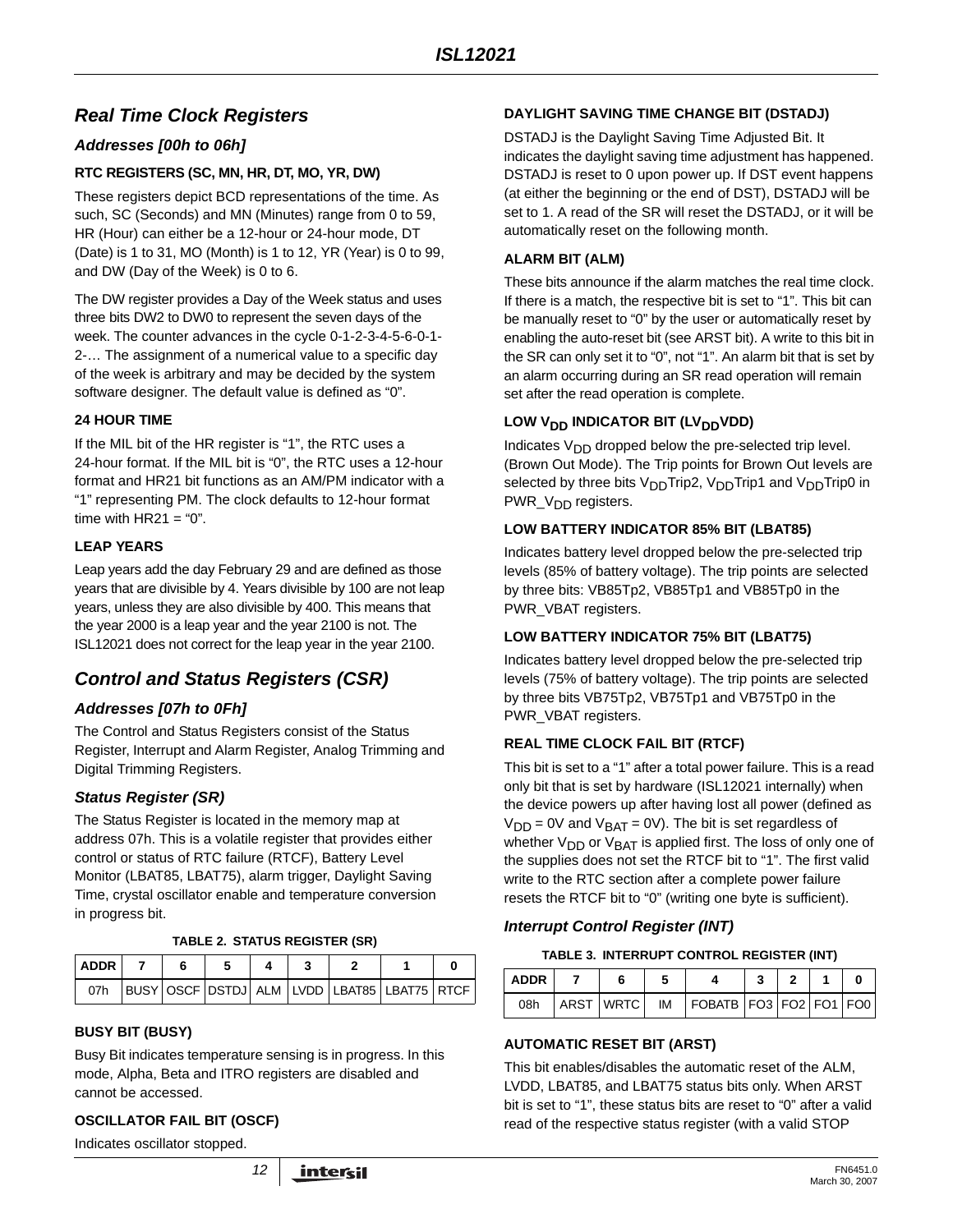condition). When the ARST is cleared to "0", the user must manually reset the ALM, LVDD, LBAT85, and LBAT75 bits.

#### **WRITE RTC ENABLE BIT (WRTC)**

The WRTC bit enables or disables write capability into the RTC Timing Registers. The factory default setting of this bit is "0". Upon initialization or power up, the WRTC must be set to "1" to enable the RTC. Upon the completion of a valid write (STOP), the RTC starts counting. The RTC internal 1Hz signal is synchronized to the STOP condition during a valid write cycle.

#### **INTERRUPT/ALARM MODE BIT (IM)**

This bit enables/disables the interrupt mode of the alarm function. When the IM bit is set to "1", the alarm will operate in the interrupt mode, where an active low pulse width of 250ms will appear at the IRQ pin when the RTC is triggered by the alarm as defined by the alarm registers (0Ch to 11h). When the IM bit is cleared to "0", the alarm will operate in standard mode, where the IRQ pin will be set low until the ALM status bit is cleared to "0".

#### **TABLE 4.**

| <b>INTERRUPT/ALARM FREQUENCY</b><br>IM BIT |                                              |  |  |  |
|--------------------------------------------|----------------------------------------------|--|--|--|
|                                            | Single Time Event Set By Alarm               |  |  |  |
|                                            | Repetitive/Recurring Time Event Set By Alarm |  |  |  |

#### **FREQUENCY OUTPUT AND INTERRUPT BIT (FOBATB)**

This bit enables/disables the  $F_{OUT}$  and  $\overline{IRQ}$  pins during battery backup mode (i.e. V<sub>BAT</sub> power source active). When the FOBATB is set to "1" the  $F_{\text{OUT}}$  and  $\overline{\text{IRQ}}$  pins are disabled during battery backup mode. This means that both the frequency output and alarm output functions are disabled. When the FOBATB is cleared to "0", the  $F_{\text{OUT}}$  and IRQ pins are enabled during battery backup mode. Note that the open drain  $F<sub>OUT</sub>$  and IRQ pins will need a pullup to the battery voltage to operate in battery backup mode.

#### **FREQUENCY OUT CONTROL BITS (FO <3:0>)**

These bits enable/disable the frequency output function and select the output frequency at the  $F_{\text{OUT}}$  pin. See Table [5](#page-12-0) for frequency selection. .

<span id="page-12-0"></span>

| <b>FREQUENCY,</b><br><b>FOUT</b> | <b>UNITS</b> | FO <sub>3</sub> | FO <sub>2</sub> | FO <sub>1</sub> | FO <sub>0</sub> |
|----------------------------------|--------------|-----------------|-----------------|-----------------|-----------------|
| O                                | Hz           | 0               | $\Omega$        | $\Omega$        | O               |
| 32768                            | <b>Hz</b>    | $\Omega$        | $\Omega$        | 0               |                 |
| 4096                             | <b>Hz</b>    | 0               | 0               |                 | 0               |
| 1024                             | Hz           | $\Omega$        | $\Omega$        | 1               | 1               |
| 64                               | <b>Hz</b>    | 0               |                 | 0               | $\Omega$        |
| 32                               | Hz           | 0               |                 | 0               |                 |
| 16                               | Hz           | ⋂               |                 |                 |                 |

#### **TABLE 5. FREQUENCY SELECTION OF FOUT PIN**

#### **TABLE 5. FREQUENCY SELECTION OF FOUT PIN (Continued)**

| <b>FREQUENCY,</b><br><b>FOUT</b> | <b>UNITS</b> | FO <sub>3</sub> | FO <sub>2</sub> | FO <sub>1</sub> | FO <sub>0</sub> |
|----------------------------------|--------------|-----------------|-----------------|-----------------|-----------------|
| 8                                | Hz           | 0               |                 |                 |                 |
| 4                                | Hz           | 1               | 0               | 0               | 0               |
| 2                                | Hz           |                 | 0               | 0               |                 |
| 1                                | Hz           | 1               | 0               | 1               | $\Omega$        |
| 1/2                              | <b>Hz</b>    |                 | 0               |                 | 1               |
| 1/4                              | Hz           | 1               | 1               | 0               | $\Omega$        |
| 1/8                              | Hz           | 1               | 1               | 0               | 1               |
| 1/16                             | Hz           | 1               | 1               | 1               | $\Omega$        |
| 1/32                             | Hz           |                 |                 |                 |                 |

#### **POWER SUPPLY CONTROL REGISTER (PWR\_VDD)**

#### **Clear Time Stamp Bit (CLRTS)**

| ADDR | 7 6 5 4 3 |  |  |  |                                                                                                 |
|------|-----------|--|--|--|-------------------------------------------------------------------------------------------------|
| 109h |           |  |  |  | $ CLRTS $ 0   0   0   0   V <sub>DD</sub> Trip2   V <sub>DD</sub> Trip1   V <sub>DD</sub> Trip0 |

This bit clears Time Stamp  $V_{DD}$  to Battery (TSV2B) and Time Stamp Battery to  $V_{DD}$  Registers (TSB2V). The default setting is  $0$  (CLRTS = 0) and the Enabled setting is 1  $(CLRTS = 1)$ 

## *VDD Brown Out Trip Voltage BITS (VDDTrip)<2:0*

These bits set the 6 trip levels for the  $V_{DD}$  alarm, indicating that  $V_{DD}$  has dropped below a preset level, in this event, the LVDD bit in the Status Register is set to "1". See Table [6.](#page-12-1)

<span id="page-12-1"></span>

| V <sub>DD</sub> Trip2 | V <sub>DD</sub> Trip1 | V <sub>DD</sub> Trip0 | <b>TRIP</b><br><b>VOLTAGE</b><br>(V) |
|-----------------------|-----------------------|-----------------------|--------------------------------------|
| ∩                     |                       |                       | 2.295                                |
| O                     | 0                     |                       | 2.550                                |
| U                     |                       | $\Omega$              | 2.805                                |
| O                     |                       |                       | 3.060                                |
|                       | 0                     | Ω                     | 4.250                                |
|                       | n                     |                       | 4.675                                |

**TABLE 6. VDD TRIP LEVELS**

### *Battery Voltage Trip Voltage Register (PWR\_VBAT)*

This register controls the trip points for the two VBAT alarms, with levels set to approximately 85% and 75% of the nominal battery level.

**TABLE 7.**

| .           |            |  |                  |     |                              |                  |     |      |  |
|-------------|------------|--|------------------|-----|------------------------------|------------------|-----|------|--|
| <b>ADDR</b> |            |  | 5                |     |                              |                  |     | 0    |  |
| 0Ah         | <b>BSW</b> |  |                  |     | VB85  VB85  VB85  VB75  VB75 |                  |     | VB75 |  |
|             |            |  | T <sub>p</sub> 2 | Tp1 | T <sub>p</sub> 0             | T <sub>p</sub> 2 | Tp1 | Tp0  |  |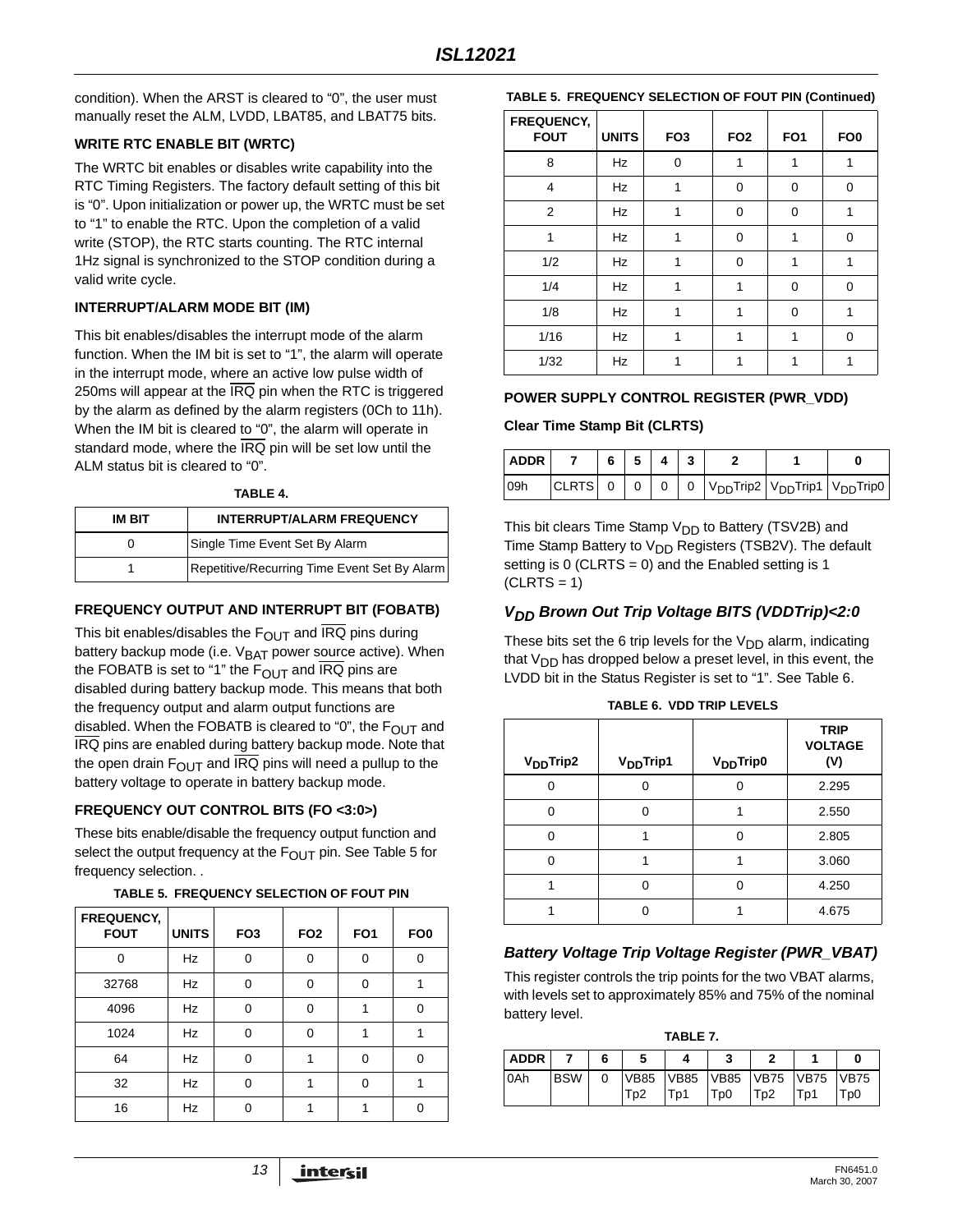## **BATTERY SWITCHOVER BIT (BSW)**

This bit selects either standard mode or low power mode battery switchover. In standard Mode (BSW = 0), the  $V_{DD}$ switches over to battery at the low trip point, typically 2.2V. In Low Power Mode (BSW = 1),  $V_{DD}$  switches over to battery at the battery voltage ( $V<sub>BAT</sub>$ ). Low power mode uses less power in battery backup for applications requiring longer backup times.

### **BATTERY LEVEL MONITOR TRIP BITS (VB85TP <2:0>)**

Three bits selects the first alarm (85% of Nominal VBAT) level for the battery voltage monitor. There are total of 7 levels that could be selected for the first alarm.Any of the of levels could be selected as the first alarm with no reference as to nominal Battery voltage level. See Table [8](#page-13-0).

<span id="page-13-0"></span>

| <b>VB85Tp2</b> | <b>VB85Tp1</b> | VB85Tp0 | <b>BATTERY</b><br><b>ALARM TRIP</b><br><b>LEVEL</b><br>(V) |
|----------------|----------------|---------|------------------------------------------------------------|
| U              | n              | n       | 2.125                                                      |
| U              | ∩              | 1       | 2.295                                                      |
| $\Omega$       | 1              | U       | 2.550                                                      |
| U              |                |         | 2.805                                                      |
|                | ∩              | ∩       | 3.060                                                      |
| 1              | ∩              | 1       | 4.250                                                      |
|                |                |         | 4.675                                                      |

#### **TABLE 8. VB85T ALARM LEVEL**

### **BATTERY LEVEL MONITOR TRIP BITS (VB75TP <2:0>)**

Three bits selects the second alarm (75% of Nominal VBAT) level for the battery voltage monitor. There are total of 7 levels that could be selected for the second alarm. Any of the of levels could be selected as the second alarm with no reference as to nominal Battery voltage level. See Table 9.

**TABLE 9. BATTERY LEVEL MONITOR TRIP BITS (VB75TP <2:0>)**

| VB75Tp2  | VB75Tp1 | VB75Tp0  | <b>BATTERY</b><br><b>ALARM TRIP</b><br><b>LEVEL</b><br>(V) |
|----------|---------|----------|------------------------------------------------------------|
| n        | ∩       | n        | 1.875                                                      |
| ∩        | ∩       |          | 2.025                                                      |
| $\Omega$ |         | $\Omega$ | 2.250                                                      |
| ∩        |         |          | 2.475                                                      |
|          | ∩       | ŋ        | 2.700                                                      |
|          | ∩       |          | 3.750                                                      |
|          |         |          | 4.125                                                      |

# *Initial ATR and DTR setting Register (ITRO)*

These bits are to be used to trim the initial error (at room temperature) of the crystal. Both digital (DTR) and analog (ATR) trimming methods are available. The digital trimming uses clock pulse skipping and insertion for frequency adjustment. Analog trimming uses load capacitance adjustment to pull the oscillator frequency. A range of +64ppm to -63ppm is possible with combined Digital and Analog trimming.

## **AGING AND INITIAL TRIM DIGITAL TRIMMING BITS (IDTR0) <2:0>**

These bits allow ±32ppm initial trimming range for the crystal frequency. This is meant to be a coarse adjustment if the range needed is outside that of the IATR control. See Table 10. The IDTR0 register should only be changed while the TSE (Temp Sense Enable) bit is "0".

| <b>IDTR01</b> | <b>IDTR00</b> | <b>TRIMMING RANGE</b> |  |  |  |  |  |  |  |
|---------------|---------------|-----------------------|--|--|--|--|--|--|--|
|               |               | Default /Disabled     |  |  |  |  |  |  |  |
|               |               | $+32$ ppm             |  |  |  |  |  |  |  |
|               |               | 0ppm                  |  |  |  |  |  |  |  |
|               |               | -32ppm                |  |  |  |  |  |  |  |

**TABLE 10. IDTR0 TRIMMING RANGE**

## **AGING AND INITIAL ANALOG TRIMMING BITS (IATR0)<6:0>**

The analog trimming register allows +32ppm to -31ppm adjustment in 1ppm/bit increments. This enables fine frequency adjustment for trimming initial crystal accuracy error or to correct for aging drift. The IATR0 register should only be changed while the TSE (temp sense enable) bit is "0".

# **TABLE 11. INITIAL ATR AND DTR SETTING REGISTER**

| <b>ADDR</b> |                                                         |  |  |  |
|-------------|---------------------------------------------------------|--|--|--|
| 0Bh         | IDTR01 IDTR00 IATR05 IATR04 IATR03 IATR02 IATR01 IATR00 |  |  |  |

# **TABLE 12. IATRO TRIMMING RANGE**

|          |          | IATR05   IATR04   IATR03   IATR02   IATR01   IATR00 |   |   |          | <b>TRIMMING</b><br><b>RANGE</b> |
|----------|----------|-----------------------------------------------------|---|---|----------|---------------------------------|
| 0        | 0        | 0                                                   | 0 | 0 | 0        | $+32$                           |
| 0        | 0        | 0                                                   | 0 | 0 | 1        | $+31$                           |
| $\Omega$ | $\Omega$ | 0                                                   | O |   | $\Omega$ | $+30$                           |
| 0        | 0        | 0                                                   | 0 | 1 | 1        | $+29$                           |
| $\Omega$ | 0        | 0                                                   |   | 0 | $\Omega$ | $+28$                           |
| 0        | 0        | 0                                                   |   | 0 | 1        | $+27$                           |
| 0        | $\Omega$ | 0                                                   |   | 1 | $\Omega$ | $+26$                           |
| 0        | 0        | 0                                                   |   | 1 | 1        | $+25$                           |
| 0        | 0        |                                                     | 0 | 0 | $\Omega$ | $+24$                           |
| $\Omega$ | $\Omega$ |                                                     | 0 | 0 |          | $+23$                           |
| 0        | ი        |                                                     | U |   | O        | $+22$                           |
| ი        | O        |                                                     | ∩ |   |          | $+21$                           |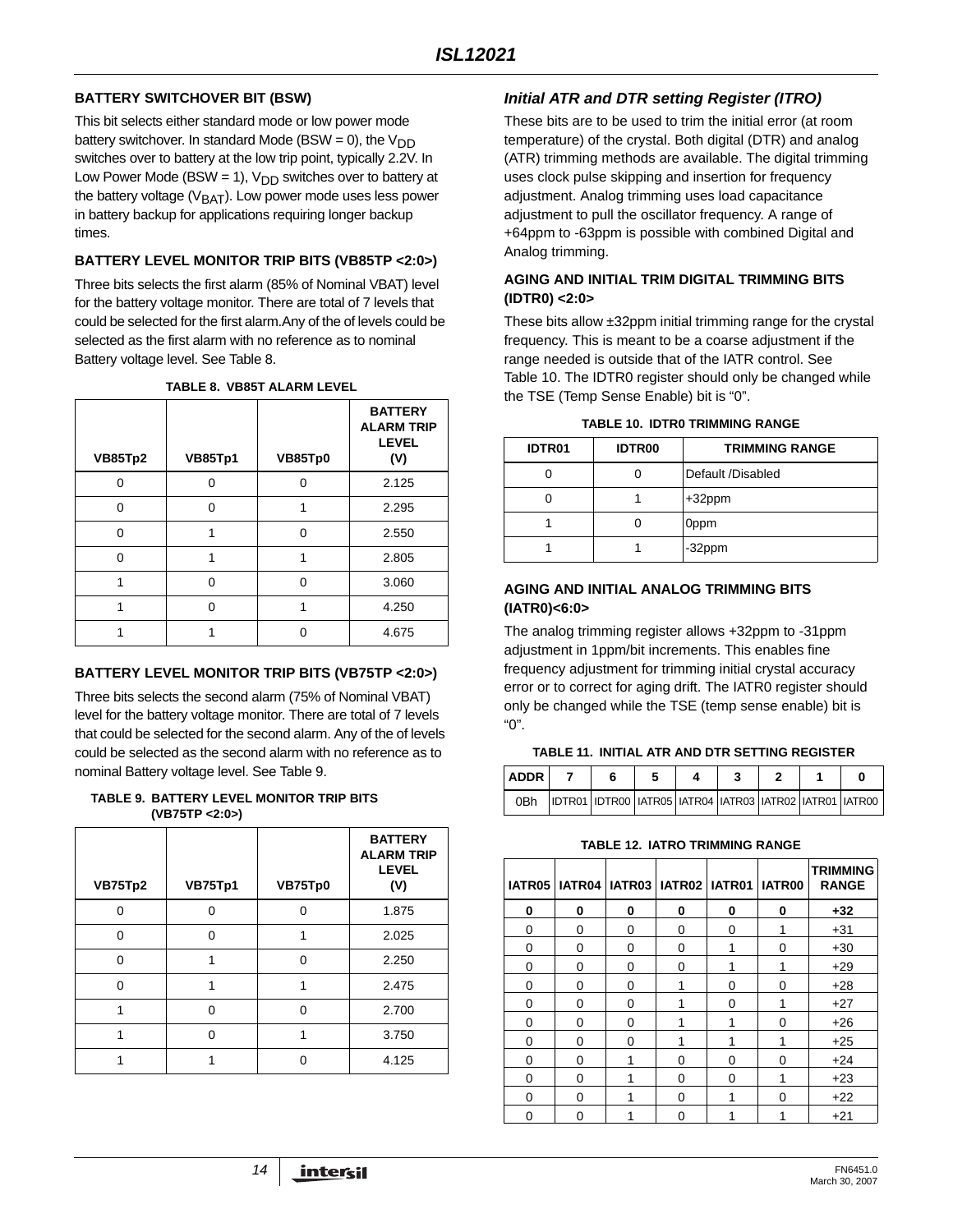|              | IATR05   IATR04   IATR03   IATR02   IATR01 |              |              |              | <b>IATR00</b> | <b>TRIMMING</b><br><b>RANGE</b> |
|--------------|--------------------------------------------|--------------|--------------|--------------|---------------|---------------------------------|
| 0            | 0                                          | $\mathbf{1}$ | 1            | 0            | 0             | $+20$                           |
| 0            | 0                                          | 1            | 1            | 0            | 1             | $+19$                           |
| 0            | 0                                          | 1            | 1            | 1            | 0             | +18                             |
| 0            | 0                                          | 1            | 1            | 1            | 1             | $+17$                           |
| 0            | 1                                          | 0            | 0            | 0            | 0             | +16                             |
| 0            | 1                                          | 0            | 0            | 0            | 1             | $+15$                           |
| 0            | 1                                          | 0            | 0            | 1            | 0             | $+14$                           |
| 0            | 1                                          | 0            | 0            | 1            | 1             | $+13$                           |
| 0            | 1                                          | 0            | 1            | 0            | 0             | $+12$                           |
| 0            | 1                                          | 0            | 1            | 0            | 1             | $+11$                           |
| 0            | 1                                          | 0            | 1            | 1            | 0             | $+10$                           |
| 0            | 1                                          | 0            | 1            | 1            | 1             | $+9$                            |
| 0            | 1                                          | 1            | 0            | 0            | 0             | $+8$                            |
| 0            | 1                                          | 1            | 0            | 0            | 1             | $+7$                            |
| 0            | 1                                          | 1            | 0            | 1            | 0             | $+6$                            |
| 0            | 1                                          | 1            | 0            | 1            | 1             | $+5$                            |
| 0            | 1                                          | 1            | 1            | 0            | 0             | $+4$                            |
| 0            | 1                                          | 1            | 1            | 0            | 1             | $+3$                            |
| 0            | 1                                          | 1            | 1            | 1            | 0             | $+2$                            |
| 0            | 1                                          | 1            | 1            | 1            | 1             | $+1$                            |
| 1            | 0                                          | 0            | 0            | 0            | 0             | 0                               |
| 1            | 0                                          | 0            | 0            | 0            | 1             | $-1$                            |
| 1            | 0                                          | 0            | 0            | 1            | 0             | -2                              |
| 1            | 0                                          | 0            | 0            | 1            | 1             | -3                              |
| 1            | 0                                          | 0            | 1            | 0            | 0             | $-4$                            |
| 1            | 0                                          | 0            | 1            | 0            | 1             | -5                              |
| 1            | 0                                          | 0            | 1            | 1            | 0             | -6                              |
| 1            | 0                                          | 0            | 1            | 1            | 1             | -7                              |
| 1            | 0                                          | 1            | 0            | 0            | 0             | -8                              |
| 1            | 0                                          | 1            | 0            | 0            | 1             | -9                              |
| 1            | 0                                          | 1            | 0            | 1            | 0             | -10                             |
| 1            | 0                                          | 1            | 0            | 1            | 1             | $-11$                           |
| 1            | 0                                          | 1            | 1            | 0            | 0             | -12                             |
| 1            | 0                                          | 1            | 1            | 0            | 1             | $-13$                           |
| 1            | 0                                          | 1            | 1            | 1            | 0             | -14                             |
| 1            | 0                                          | $\mathbf{1}$ | 1            | 1            | 1             | $-15$                           |
| 1            | 1                                          | 0            | 0            | 0            | 0             | $-16$                           |
| 1            | 1                                          | 0            | 0            | 0            | 1             | $-17$                           |
| 1            | 1                                          | 0            | 0            | 1            | 0             | -18                             |
| 1            | 1                                          | 0            | 0            | 1            | 1             | -19                             |
| 1            | 1                                          | 0            | 1            | 0            | 0             | $-20$                           |
| 1            | 1                                          | 0            | 1            | 0            | 1             | $-21$                           |
| 1            | 1                                          | 0            | 1            | 1            | 0             | $-22$                           |
| 1            | 1                                          | 0            | 1            | 1            | 1             | $-23$                           |
| 1            | 1                                          | 1            | 0            | 0            | 0             | $-24$                           |
| 1            | 1                                          | 1            | 0            | 0            | 1             | $-25$                           |
| 1            | 1                                          | 1            | 0            | 1            | 0             | $-26$                           |
| 1            | 1                                          | 1            | 0            | 1            | 1             | $-27$                           |
| 1            | 1                                          | 1            | 1            | 0            | 0             | $-28$                           |
| 1            | 1                                          | 1            | 1            | 0            | 1             | $-29$                           |
| 1            | 1                                          | 1            | 1            | 1            | 0             | $-30$                           |
| $\mathbf{1}$ | 1                                          | 1            | $\mathbf{1}$ | $\mathbf{1}$ | 1             | $-31$                           |

#### **TABLE 12. IATRO TRIMMING RANGE (Continued)**

## *ALPHA Register (ALPHA)*

#### **TABLE 13. ALPHA REGISTER**

| ADDR 7 |                                                    |  |  |  |
|--------|----------------------------------------------------|--|--|--|
| 0Ch    | 0 ALPHA6 ALPHA5 ALPHA4 ALPHA3 ALPHA2 ALPHA1 ALPHA0 |  |  |  |

The Alpha variable is 7 bits and is defined as the temperature coefficient of Crystal, normally given in units of  $ppm$ <sup>o</sup> $C^2$  = and with a typical value of -0.034. The ISL12021 devices use a scaled version of the absolute value of this coefficient in order to get an integer value. Therefore, Alpha <6:0> is defined as the (|Actual Alpha Value| x 1024) and converted to binary. For example, a crystal with Alpha of - 0.034ppm/ $^{\circ}$ C<sup>2</sup> is first scaled:

 $|1024*(-0.034)| = 35d$  and then converted to a binary number of 0100011b.

The practical range of Actual Alpha values is from -0.020 to -0.060.

The ALPHA register should only be changed while the TSE (Temp Sense Enable) bit is "0".

#### *BETA Register (BETA)*

**TABLE 14.**

| <b>ADDR</b>      |                        |  |                         |  |  |
|------------------|------------------------|--|-------------------------|--|--|
| 10D <sub>b</sub> | <b>TSE BTSE BTSR 0</b> |  | BETA3 BETA2 BETA1 BETA0 |  |  |

#### **TEMPERATURE SENSOR ENABLED BIT (TSE)**

This bit enables the Temperature Sensing operation, including the temperature sensor, A/D converter and ATR/DTR register adjustment. The default mode after power up is disabled (TSE = 0). To enable the operation, TSE should be set to 1  $(TSE = 1)$ . When temp sense is disabled, the initial values for IATR and IDTR registers are used for frequency control.

All changes to the IDTR, IATR, ALPHA and BETA registers must be made with  $TSE = 0$ . After loading the new values, then TSE can be enabled and the new values are used.

#### **TEMP SENSOR CONVERSION IN BATTERY MODE BIT (BTSE)**

This bit enables the Temperature Sensing and Correction in battery mode.  $BTSE = 0$  defualt no conversion in battery mode. BTSE = 1 Temp Sensing enabled in battery mode.The BTSE is disabled when battery voltage is lower than 2.6V.

#### **FREQUENCY OF TEMPERATURE SENSING AND CORRECTION BIT (BTSR)**

This bit controls the frequency of Temp Sensing and Correction. BTSR = 0 default mode is every 10 minutes, BTSR = 1 is every 1.0 minute. Note that BTSE has to be enabled in both cases. See Table [15.](#page-15-1)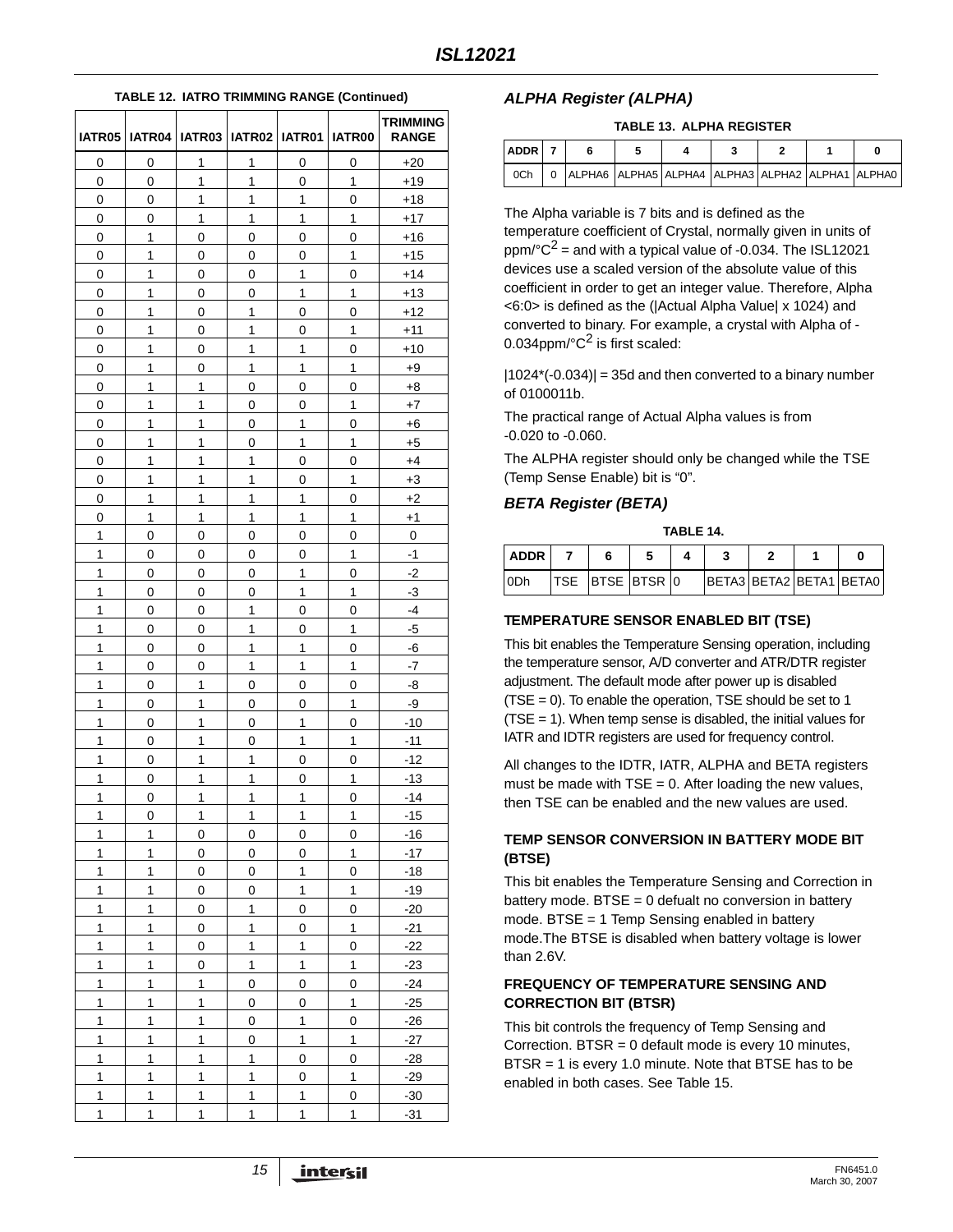<span id="page-15-1"></span>

| TABLE 15. FREQUENCY OF TEMPERATURE SENSING AND |
|------------------------------------------------|
| <b>CORRECTION BIT</b>                          |

| <b>BTSE</b> | <b>BTSR</b> | <b>TC PERIOD IN</b><br><b>BATTERY MODE</b> |
|-------------|-------------|--------------------------------------------|
|             |             | <b>OFF</b>                                 |
|             |             | <b>OFF</b>                                 |
|             |             | 10 Minutes                                 |
|             |             | 1 Minute                                   |

#### **GAIN FACTOR OF ATR BIT (BETA)<3:0>**

Beta is specified to take care of the Cm variations of the crystal. Most crystals specify Cm around 2.2fF. For example, if Cm > 2.2fF, the actual ATR steps may reduce from 1ppm/step to approximately 0.80ppm/step. Beta is then used to adjust for this variation and restore the step size to 1ppm/step.

The value for BETA should only be changed while the TSE (Temp Sense Enable) bit is "0". The procedure for writing the BETA register involves two steps. First, Write the new value of BETA with  $TSE = 0$ . Then Write the same value of BETA with  $TSE = 1$ . This will insure the next temp sense cycle will use the new BETA value. BETA values are limited in the range from 0100 to 1100 as shown in Table [16](#page-15-3).

<span id="page-15-3"></span>

| <b>BETA&lt;3:0&gt;</b> | <b>ATR STEP ADJUSTMENT</b> |
|------------------------|----------------------------|
| 0100                   | 0.500                      |
| 0101                   | 0.625                      |
| 0110                   | 0.750                      |
| 0111                   | 0.875                      |
| 1000                   | 1.00                       |
| 1001                   | 1.125                      |
| 1010                   | 1.250                      |
| 1011                   | 1.375                      |
| 1100                   | 1.500                      |

#### **TABLE 16. BETA VALUES**

# *Final Analog Trimming Register (FATR)*

This register shows the final setting of ATR after temperature correction. It is read-only, the user cannot overwrite a value to this register. This value is accessible as a means of monitoring the temperature compensation function. See Table [17.](#page-15-4)

<span id="page-15-4"></span>

| $ADDR$ 7 6 |  |  |                                                   |  |  |
|------------|--|--|---------------------------------------------------|--|--|
| 0Eh        |  |  | 0   FATR5   FATR4   FATR3   FATR2   FATR1   FATR0 |  |  |

# *Final Digital Trimming Register (FDTR)*

This Register shows the final setting of DTR after temperature correction. It is read-only, the user cannot overwrite a value to this register. The value is accessible as a means of monitoring the temperature compensation function. The corresponding clock adjustment values are shown in Table [19.](#page-15-2) The DTR setting is only positive as it is used to correct for the negative drift of a normal crystal over temperature.

|  |  | TABLE 18.  FINAL DIGITAL TRIMMING REGISTER |
|--|--|--------------------------------------------|
|  |  |                                            |

| <b>ADDR</b> | 6. | D. |  |       |                 |  |
|-------------|----|----|--|-------|-----------------|--|
| 0Fh         |    |    |  | FDTR2 | $FDTR1$ $FDTR0$ |  |

#### <span id="page-15-2"></span>**TABLE 19. CLOCK ADJUSTMENT VALUES FOR FINAL DIGITAL TRIMMING REGISTER**

| DTR<2:0> | <b>DECIMAL</b> | ppm<br><b>ADJUSTMENT</b> |
|----------|----------------|--------------------------|
| 000      | 0              | 0                        |
| 001      | 1              | 32                       |
| 010      | 2              | 64                       |
| 011      | 3              | 96                       |
| 100      | 4              | 128                      |
| 101      | 5              | 160                      |
| 110      | 6              | 196                      |
| 111      | 7              | $-32$                    |

# <span id="page-15-0"></span>*ALARM Registers (10h to 15h)*

The alarm register bytes are set up identical to the RTC register bytes, except that the MSB of each byte functions as an enable bit (enable = "1"). These enable bits specify which alarm registers (seconds, minutes, etc.) are used to make the comparison. Note that there is no alarm byte for year.

The alarm function works as a comparison between the alarm registers and the RTC registers. As the RTC advances, the alarm will be triggered once a match occurs between the alarm registers and the RTC registers. Any one alarm register, multiple registers, or all registers can be enabled for a match.

There are two alarm operation modes: Single Event and periodic Interrupt Mode:

- **Single Event Mode** is enabled by setting the bit 7 on any of the Alarm registers (ESCA0... EDWA0) to "1", the IM bit to "0", and disabling the frequency output. This mode permits a one-time match between the Alarm registers and the RTC registers. Once this match occurs, the ALM bit is set to "1" and the IRQ output will be pulled low and will remain low until the ALM bit is reset. This can be done manually or by using the auto-reset feature.
- **Interrupt Mode** is enabled by setting the bit 7 on any of the Alarm registers (ESCA0... EDWA0) to "1", the IM bit to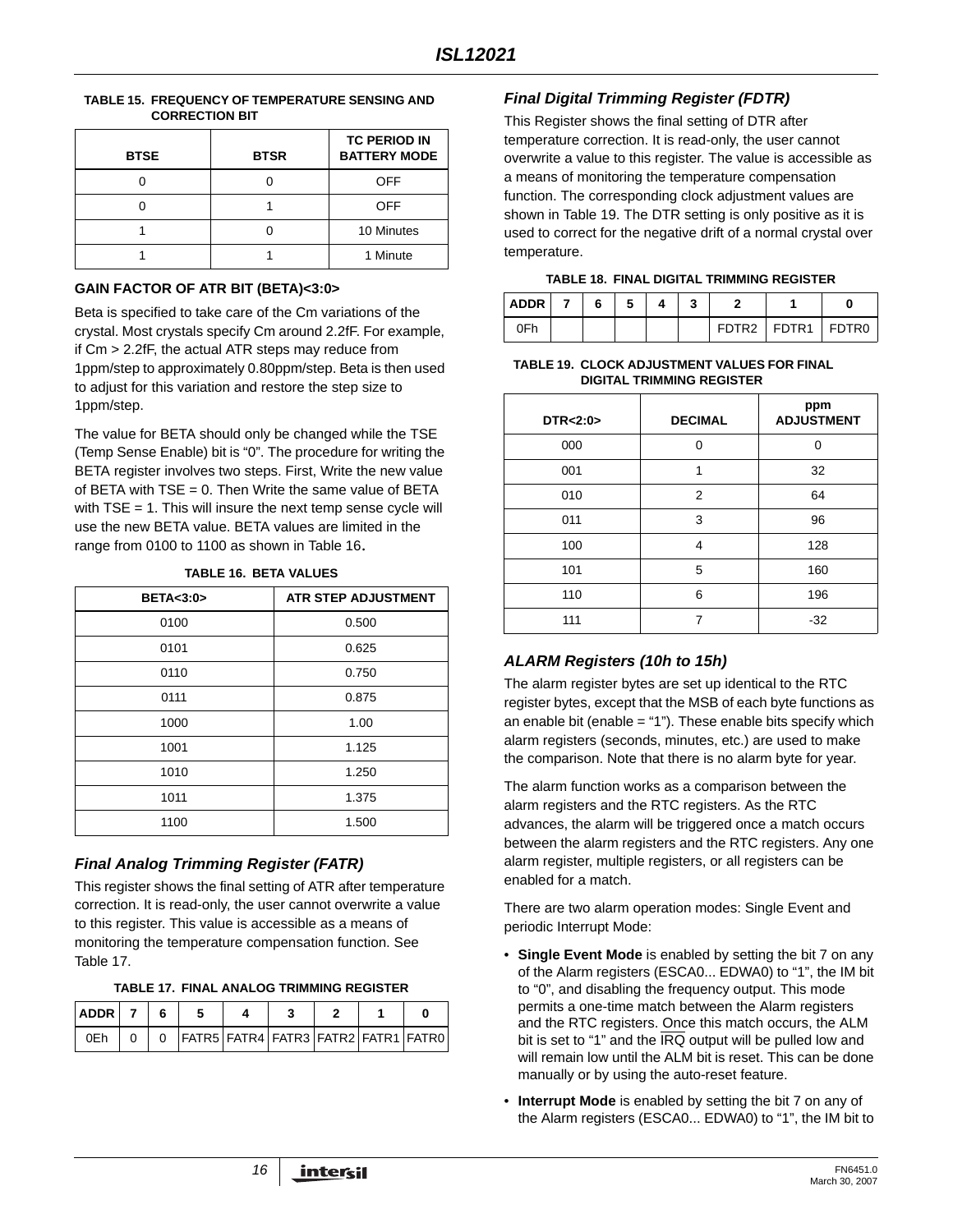"1", and disabling the frequency output. The IRQ output will now be pulsed each time an alarm occurs. This means that once the interrupt mode alarm is set, it will continue to alarm for each occurring match of the alarm and present time. This mode is convenient for hourly or daily hardware interrupts in microcontroller applications such as security cameras or utility meter reading.

To clear a single event alarm, the ALM bit in the status register must be set to "0" with a write. Note that if the ARST bit is set to 1 (address 08h, bit 7), the ALM bit will automatically be cleared when the status register is read.

Following are examples of both Single Event and periodic Interrupt Mode alarms.

#### **Example 1**

- Alarm set with single interrupt  $(IM = "0")$
- A single alarm will occur on January 1 at 11:30am.
- Set Alarm registers as follows:

| <b>ALARM</b>     |   |          |          |   |   | BIT          |          |   |            |                               |
|------------------|---|----------|----------|---|---|--------------|----------|---|------------|-------------------------------|
| <b>REGISTER</b>  | 7 | 6        | 5        | 4 | 3 | $\mathbf{2}$ | 1        | 0 | <b>HEX</b> | <b>DESCRIPTION</b>            |
| SCA <sub>0</sub> | 0 | 0        | $\Omega$ | 0 | 0 | 0            | 0        | 0 | 00h        | Seconds disabled              |
| MNA0             | 1 | 0        | 1        | 1 | 0 | 0            | 0        | 0 | B0h        | Minutes set to 30.<br>enabled |
| HRA0             | 1 | 0        | 0        | 1 | 0 | 0            | 0        | 1 | 91h        | Hours set to 11.<br>enabled   |
| DTA <sub>0</sub> | 1 | $\Omega$ | 0        | 0 | 0 | 0            | $\Omega$ | 1 | 81h        | Date set to 1.<br>enabled     |
| MOA0             | 1 | 0        | 0        | 0 | 0 | 0            | 0        | 1 | 81h        | Month set to 1.<br>enabled    |
| DWA0             | 0 | 0        | 0        | 0 | 0 | 0            | 0        | 0 | 00h        | Day of week<br>disabled       |

After these registers are set, an alarm will be generated when the RTC advances to exactly 11:30am on January 1 (after seconds changes from 59 to 00) by setting the ALM bit in the status register to "1" and also bringing the IRQ output low.

#### **Example 2**

- Pulsed interrupt once per minute (IM = "1")
- Interrupts at one minute intervals when the seconds register is at 30 seconds.
- Set Alarm registers as follows:

| <b>ALARM</b>     |          | BIT |              |          |              |              |          |   |            |                                   |
|------------------|----------|-----|--------------|----------|--------------|--------------|----------|---|------------|-----------------------------------|
| <b>REGISTER</b>  | 7        | 6   | 5            | 4        | 3            | $\mathbf{2}$ | 1        | 0 | <b>HEX</b> | <b>DESCRIPTION</b>                |
| SCA <sub>0</sub> |          | 0   |              | 1        | 0            | O            | $\Omega$ | 0 |            | B0h Seconds set to 30,<br>enabled |
| MNA0             | $\Omega$ | 0   | 0            | $\Omega$ | 0            | 0            | $\Omega$ | 0 |            | 00h Minutes disabled              |
| HRA0             | 0        | 0   | 0            | 0        | 0            | 0            | 0        | 0 |            | 00h Hours disabled                |
| DTA0             | 0        | 0   | $\mathbf{0}$ | 0        | $\mathbf{0}$ | 0            | 0        | 0 | 00h        | Date disabled                     |

| <b>ALARM</b>      |  |            |         | BIT |  |   |       |                            |
|-------------------|--|------------|---------|-----|--|---|-------|----------------------------|
| <b>REGISTER 7</b> |  | $6 \mid 5$ | 4 3 2 1 |     |  |   | 0 HEX | <b>DESCRIPTION</b>         |
| MOA0              |  |            |         |     |  | 0 |       | 00h   Month disabled       |
| DWA0              |  |            |         |     |  |   |       | 00h   Day of week disabled |

Once the registers are set, the following waveform will be seen at **IRQ**:



**FIGURE 5. IRQ WAVEFORM**

Note that the status register ALM bit will be set each time the alarm is triggered, but does not need to be read or cleared

#### **Time Stamp V<sub>DD</sub> to Battery Registers (TSV2B)**

The TSV2B Register bytes are identical to the RTC register bytes, except they do not extend beyond the Month. The Time Stamp captures the FIRST  $V_{DD}$  to Battery Voltage transition time, and will not update upon subsequent events, until cleared (only the first event is captured before clearing). Set CLRTS = 1 to clear this register (Add 09h,  $PWR_V_{DD}$  register).

Note that the time stamp registers are cleared to all "0", including the month and day, which is different from the RTC and alarm registers (those registers default to 01h). This is the indicator that no time stamping has occurred since the last clear or initial powerup. Once a time stamp occurs, there will be a non-zero time stamp.

### **Time Stamp Battery to V<sub>DD</sub> Registers (TSB2V)**

The Time Stamp Battery to  $V_{DD}$  Register bytes are identical to the RTC register bytes, except they do not extend beyond Month. The Time Stamp captures the LAST transition of  $V<sub>BAT</sub>$  to  $V<sub>D</sub>$  (only the last event of a series of power up/down events is retained). Set CLRTS = 1 to clear this register (Add 09h, PWR\_V<sub>DD</sub> register).



### *DST Control Registers (DSTCR)*

8 bytes of control registers have been assigned for the Daylight Savings Time (DST) functions. DST beginning time is controlled by the registers DstMoFd, DstDwFd, DstDtFd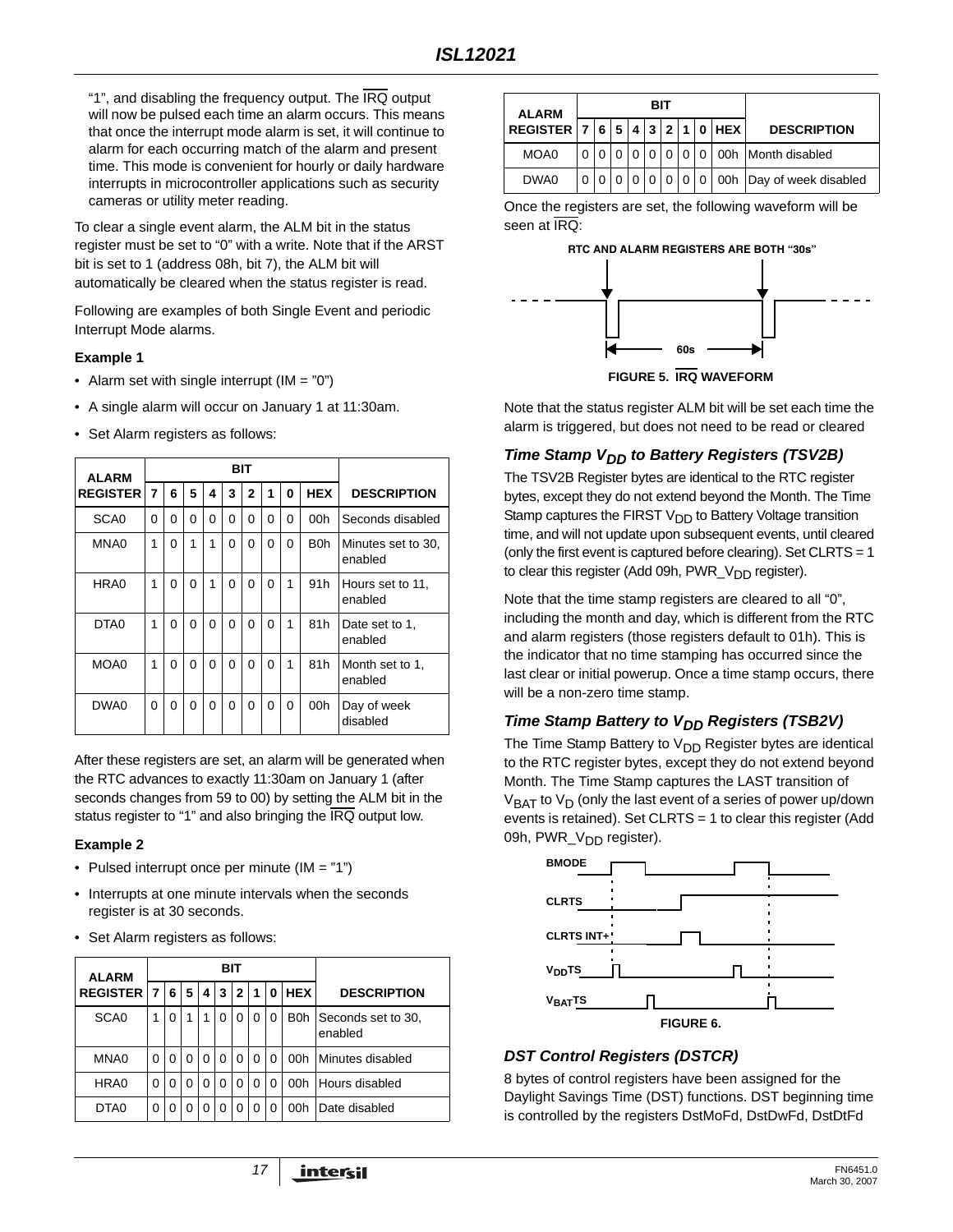and DstHrFd. DST ending time is controlled by DstMoRv, DstDwRv, DstDtRv and DstHrRv.

The following tables describe the structure and functions of the DSTCR.

#### **DST FORWARD REGISTERS (20H TO 23H)**

DSTE is the DST Enabling Bit located in bit 7 of register 20h (DstMoFdxx). Set DSTE = 1 will enable the DSTE function. Upon powering up for the first time (including battery), the DSTE bit defaults to "0".

The beginning of DST is controlled by the following DST Registers.

DstMoFd sets the Month that DST starts. The default value for the DST begin month is April (04h).

DstDw sets the Day of the Week that DST starts. DstDwFdE sets the priority of the Day of the Week over the Date. For DstDwFdE=1, Day of the week is the priority. Note that Day of the week counts from 0 to 6, like the RTC registers.

The default for the DST Forward Day of the Week is Sunday (80h).

DstDtfd control which Date DST begins. The defaulted value for DST date is on the first date of the month. DstDtFd is only effective if  $DstDwFdE = 0$ .

DstHrFd controls the hour that DST begins. It includes the MIL bit which is in the corresponding RTC register. These

two registers need to match formats (Military or AM/PM) in order for the DST function to work. The default value for DST hour is 2:00AM. The time is advanced from 2:00:00AM to 3:00:00AM for this setting.

#### **DST REVERSE REGISTERS (24H TO 27H)**

The end of DST is controlled by the following DST Registers.

DstMoRv sets the Month that DST ends. The default value for the DST end month is October (10h).

DstDwRv controls which count of the Day of the Week that DST should end. DstDwRvE sets the priority of the Day of the Week over the Date. For DstDwRvE = 1, Day of the week is the priority. Note that Day of the week counts from 0 to 6, like the RTC registers.

The default for DST end is Sunday (80h).

DstDtRv controls which Date DST ends. The default value DST is set to end is the first date of the month. The DstDtRv is only effective if the  $DstDwRvE = 0$ .

DstHrRv controls the hour that DST ends. It includes the MIL bit which is in the corresponding RTC register. These two registers need to match formats (Military or AM/PM) in order for the DST function to work. The default value sets the DST end at 2:00AM. The time is set back from 2:00:00AM to 1:00:00AM for this setting.

#### **TABLE 20. DST FORWARD REGISTERS**

| <b>Name</b>    |                 | 6        |           | 4         |           |           |           |           |
|----------------|-----------------|----------|-----------|-----------|-----------|-----------|-----------|-----------|
| <b>DstMoFd</b> | <b>DSTE</b>     | Not Used | Not Used  | DstMoFd20 | DstMoFd13 | DstMoFd12 | DstMoFd11 | DstMoFd10 |
| <b>DstDwFd</b> | <b>DstDwFdE</b> | Not Used | Not Used  | Not Used  | Not Used  | DstDwFd12 | DstDwFd11 | DstDwFd10 |
| <b>DstDtFd</b> | Not Used        | Not Used | DstDtFd21 | DstDtFd20 | DstDtFd13 | DstDtFd12 | DstDtFd11 | DstDtFd10 |
| <b>DstHrFd</b> | <b>MIL</b>      | Not Used | DstHrFd21 | DstHrFd20 | DstHrFd13 | DstHrFd12 | DstHrFd11 | DstHrFd10 |

#### **TABLE 21. DST REVERSE REGISTERS**

| Name           |                 | 6        | 5         |           | 3         |           |           |           |
|----------------|-----------------|----------|-----------|-----------|-----------|-----------|-----------|-----------|
| <b>DstMoRv</b> | Not Used        | Not Used | Not Used  | DstMoRv20 | DstMoRv13 | DstMoRv12 | DstMoRv11 | DstMoRv10 |
| <b>DstDwRv</b> | <b>DstDwRvE</b> | Not Used | Not Used  | Not Used  | Not Used  | DstDwRv12 | DstDwRv11 | DstDwRv10 |
| <b>DstDtRv</b> | Not Used        | Not Used | DstDtRv21 | DstDtRy20 | DstDtRv13 | DstDtRv12 | DstDtRv11 | DstDtRv10 |
| <b>DstHrRv</b> | MIL             | Not Used | DstHrRv21 | DstHrRv20 | DstHrRv13 | DstHrRv12 | DstHrRv11 | DstHrRv10 |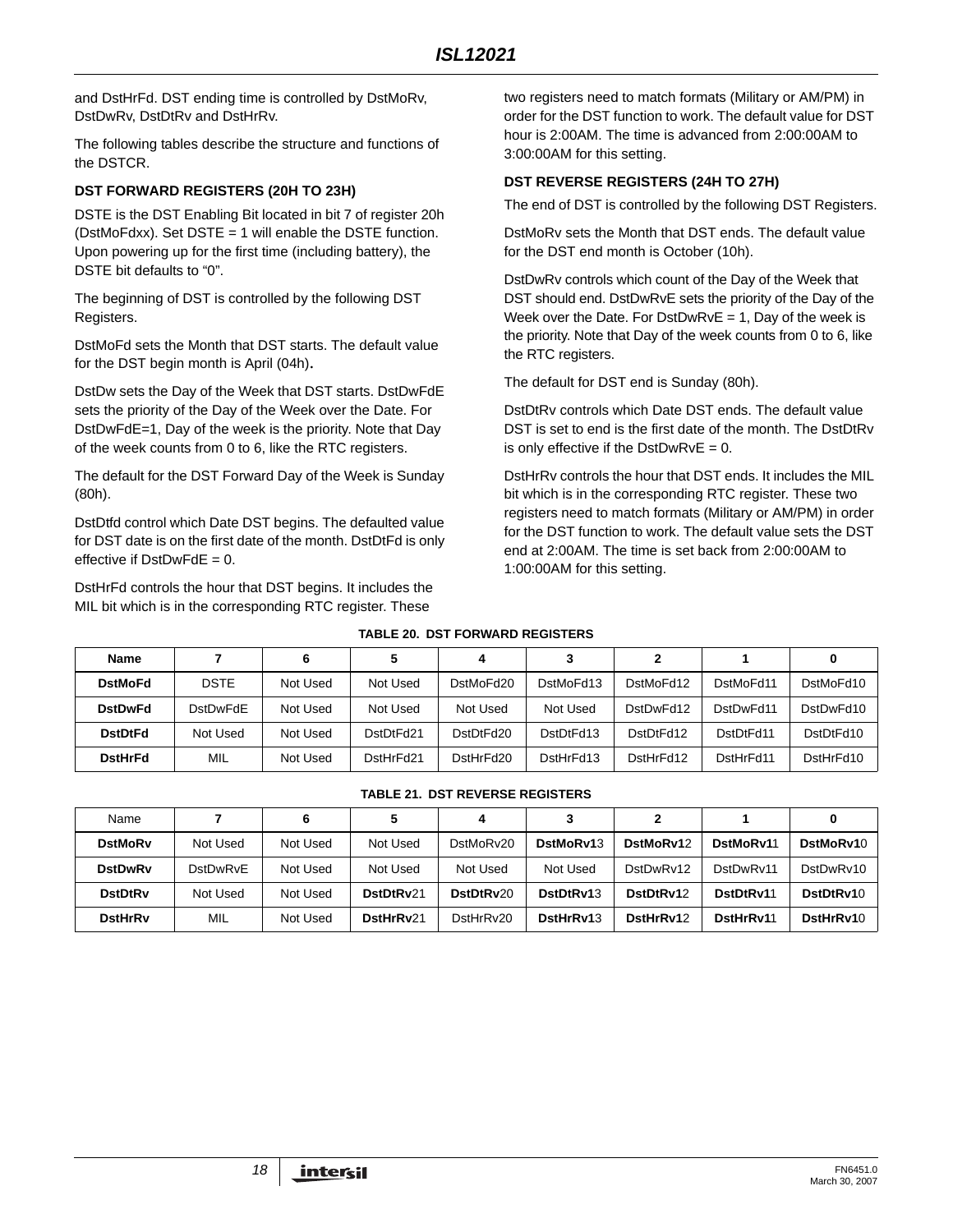# *TEMP Registers (TEMP)*

The temperature sensor produces an analog voltage output and is input to an A/D converter which outputs a 10-bit temperature value in degrees Kelvin. The output is coded to produce greater resolution for the temperature control. TK07:00 are the LSBs of the code, and TK09:08 are the MSBs of the code. The output code can be converted to degrees Centigrade by first converting from binary to decimal and then subtracting 369d.

Temperature in  ${}^{\circ}C = [(TK < 9:0) / 2] - 369$  (EQ. 1)

The practical range for the temp sensor register output is from 658d to 908d, or -40°C to +85°C.

The TSE bit must be set to "1" to enable temperature sensing.

**TABLE 22.**

|             |                                                |  |  |                  | o |
|-------------|------------------------------------------------|--|--|------------------|---|
| <b>TKOL</b> | TK07  TK06  TK05  TK04  TK03  TK02  TK01  TK00 |  |  |                  |   |
| <b>TKOM</b> |                                                |  |  | <b>TK09 TK08</b> |   |

# *User Registers (accessed by using Slave Address 1010111x)*

## *Addresses [00h to 7Fh]*

These registers are 128 bytes of battery-backed user SRAM.

# *I 2C Serial Interface*

The ISL12021 supports a bi-directional bus oriented protocol. The protocol defines any device that sends data onto the bus as a transmitter and the receiving device as the receiver. The device controlling the transfer is the master and the device being controlled is the slave. The master always initiates data transfers and provides the clock for both transmit and receive operations. Therefore, the ISL12021 operates as a slave device in all applications.

All communication over the  $I<sup>2</sup>C$  interface is conducted by sending the MSB of each byte of data first.

## *Protocol Conventions*

Data states on the SDA line can change only during SCL LOW periods. SDA state changes during SCL HIGH are reserved for indicating START and STOP conditions (See Figure [7\)](#page-18-0). On power up of the ISL12021, the SDA pin is in the input mode.

All  $1^2$ C interface operations must begin with a START condition, which is a HIGH to LOW transition of SDA while SCL is HIGH. The ISL12021 continuously monitors the SDA and SCL lines for the START condition and does not respond to any command until this condition is met (See Figure [7\)](#page-18-0). A START condition is ignored during the power-up sequence.

All  $I^2C$  interface operations must be terminated by a STOP condition, which is a LOW to HIGH transition of SDA while SCL is HIGH (See Figure [7](#page-18-0)). A STOP condition at the end of a read operation or at the end of a write operation to memory only places the device in its standby mode.

An acknowledge (ACK) is a software convention used to indicate a successful data transfer. The transmitting device, either master or slave, releases the SDA bus after transmitting eight bits. During the ninth clock cycle, the receiver pulls the SDA line LOW to acknowledge the reception of the eight bits of data (See Figure [8](#page-19-0)).

The ISL12021 responds with an ACK after recognition of a START condition followed by a valid Identification Byte, and once again after successful receipt of an Address Byte. The ISL12021 also responds with an ACK after receiving a Data Byte of a write operation. The master must respond with an ACK after receiving a Data Byte of a read operation.



<span id="page-18-0"></span>**FIGURE 7. VALID DATA CHANGES, START AND STOP CONDITIONS**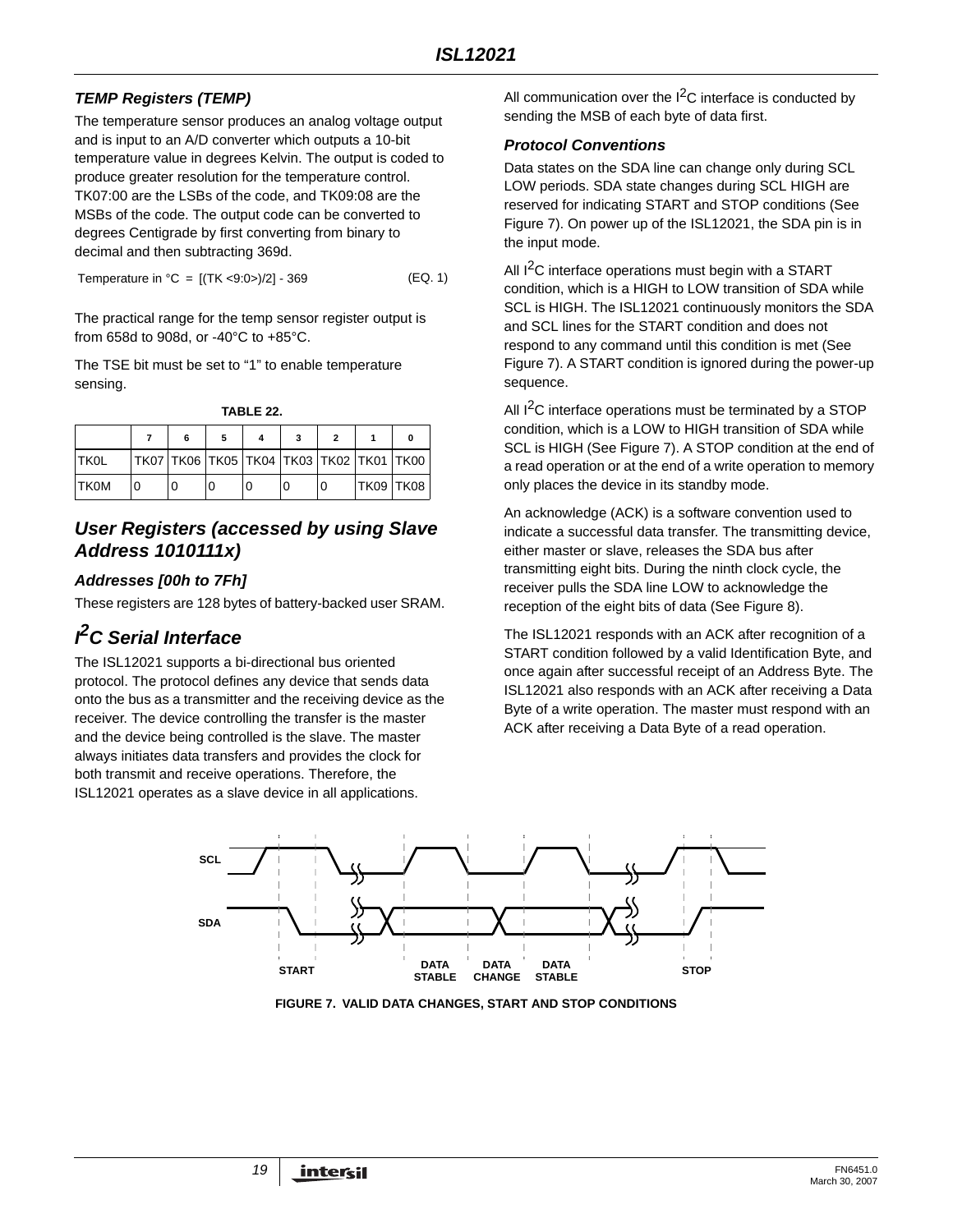

**FIGURE 8. ACKNOWLEDGE RESPONSE FROM RECEIVER**

<span id="page-19-0"></span>

**FIGURE 9. BYTE WRITE SEQUENCE (SLAVE ADDRESS FOR CSR SHOWN)**

# *Device Addressing*

Following a start condition, the master must output a Slave Address Byte. The 7 MSBs are the device identifier. These bits are "1101111" for the RTC registers and:1010111" for the User SRAM.

The last bit of the Slave Address Byte defines a read or write operation to be performed. When this R/W bit is a "1", then a read operation is selected. A "0" selects a write operation (refer to Figure [10](#page-19-1)).

After loading the entire Slave Address Byte from the SDA bus, the ISL12021 compares the device identifier and device select bits with "1101111" or "1010111". Upon a correct compare, the device outputs an acknowledge on the SDA line.

Following the Slave Byte is a one byte word address. The word address is either supplied by the master device or obtained from an internal counter. On power up the internal address counter is set to address 00h, so a current address read starts at address 00h. When required, as part of a random read, the master must supply the 1 Word Address Bytes as shown in Figure 12.

In a random read operation, the slave byte in the "dummy write" portion must match the slave byte in the "read" section. For a random read of the Control/Status Registers, the slave byte must be "1101111x" in both places.



<span id="page-19-1"></span>**FIGURE 10. SLAVE ADDRESS, WORD ADDRESS, AND DATA BYTES**

# *Write Operation*

A Write operation requires a START condition, followed by a valid Identification Byte, a valid Address Byte, a Data Byte, and a STOP condition. After each of the three bytes, the ISL12021 responds with an ACK. At this time, the  $I^2C$ interface enters a standby state.

# *Read Operation*

A Read operation consists of a three byte instruction followed by one or more Data Bytes (See Figure 12). The master initiates the operation issuing the following sequence: a START, the Identification byte with the  $R/\overline{W}$  bit set to "0", an Address Byte, a second START, and a second Identification byte with the R/W bit set to "1". After each of the three bytes, the ISL12021 responds with an ACK. Then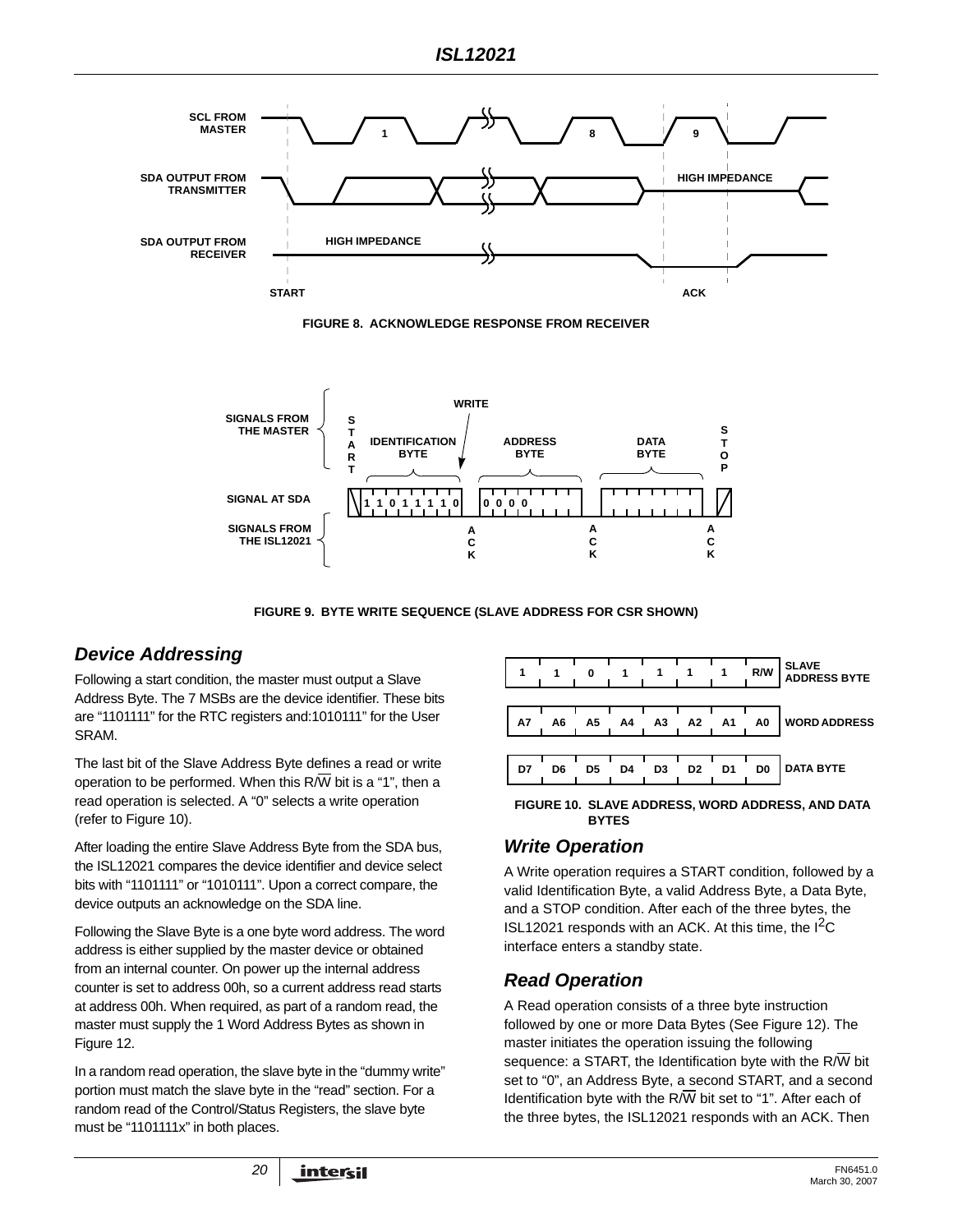the ISL12021 transmits Data Bytes as long as the master responds with an ACK during the SCL cycle following the eighth bit of each byte. The master terminates the read operation (issuing a STOP condition) following the last bit of the last Data Byte (See Figure 12).

The Data Bytes are from the memory location indicated by an internal pointer. This pointers initial value is determined by the Address Byte in the Read operation instruction, and increments by one during transmission of each Data Byte. After reaching the memory location 13h, the pointer "rolls over" to 00h, and the device continues to output data for each ACK received.

#### **TABLE 23. SUGGESTED SURFACE MOUNT CRYSTALS**

| <b>MANUFACTURER</b> | <b>PART NUMBER</b> |  |  |  |
|---------------------|--------------------|--|--|--|
| Citizen             | <b>CM200S</b>      |  |  |  |
| Epson               | MC-405, MC-406     |  |  |  |
| Raltron             | <b>RSM-200S</b>    |  |  |  |
| SaRonix             | 32S12              |  |  |  |
| Ecliptek            | ECPSM29T-32.768K   |  |  |  |
| <b>ECS</b>          | ECX-306            |  |  |  |
| Fox                 | <b>FSM-327</b>     |  |  |  |

# <span id="page-20-0"></span>*Application Section*

## *Battery Backup Details*

Note that any input signal conditioning circuitry that is added in regular operation or battery backup should have minimum supply current drain, or have the capability to be put in a low power standby mode. Op Amps such as the EL8176 have low normal supply current (50µA) and standby power drain (3µA), so can be used in battery backup applications.

### *Oscillator Crystal Requirements*

The ISL12021 uses a standard 32.768kHz crystal. Either through hole or surface mount crystals can be used. Table 23 lists some recommended surface mount crystals and the parameters of each. This list is not exhaustive and other surface mount devices can be used with the ISL12021 if their specifications are very similar to the devices listed.

The crystal should have a required parallel load capacitance of 12.5pF and an equivalent series resistance of less than 50k. The crystal's temperature range specification should match the application. Many crystals are rated for -10°C to +60°C (especially through hole and tuning fork types), so an appropriate crystal should be selected if extended temperature range is required.

## *Layout Considerations*

The crystal input at X1 has a very high impedance, and oscillator circuits operating at low frequencies such as 32.768kHz are known to pick up noise very easily if layout precautions are not followed. Most instances of erratic clocking or large accuracy errors can be traced to the susceptibility of the oscillator circuit to interference from adjacent high speed clock or data lines. Careful layout of the RTC circuit will avoid noise pickup and insure accurate clocking.

Figure [11](#page-20-1) shows a suggested layout for the ISL12021 device using a surface mount crystal. Two main precautions should be followed:

- Do not run the serial bus lines or any high speed logic lines in the vicinity of the crystal. These logic level lines can induce noise in the oscillator circuit to cause misclocking.
- Add a ground trace around the crystal with one end terminated at the chip ground. This will provide termination for emitted noise in the vicinity of the RTC device.



<span id="page-20-1"></span>**FIGURE 11. SUGGESTED LAYOUT FOR ISL12021 AND CRYSTAL**



#### **FIGURE 12. READ SEQUENCE (CSR SLAVE ADDRESS SHOWN)**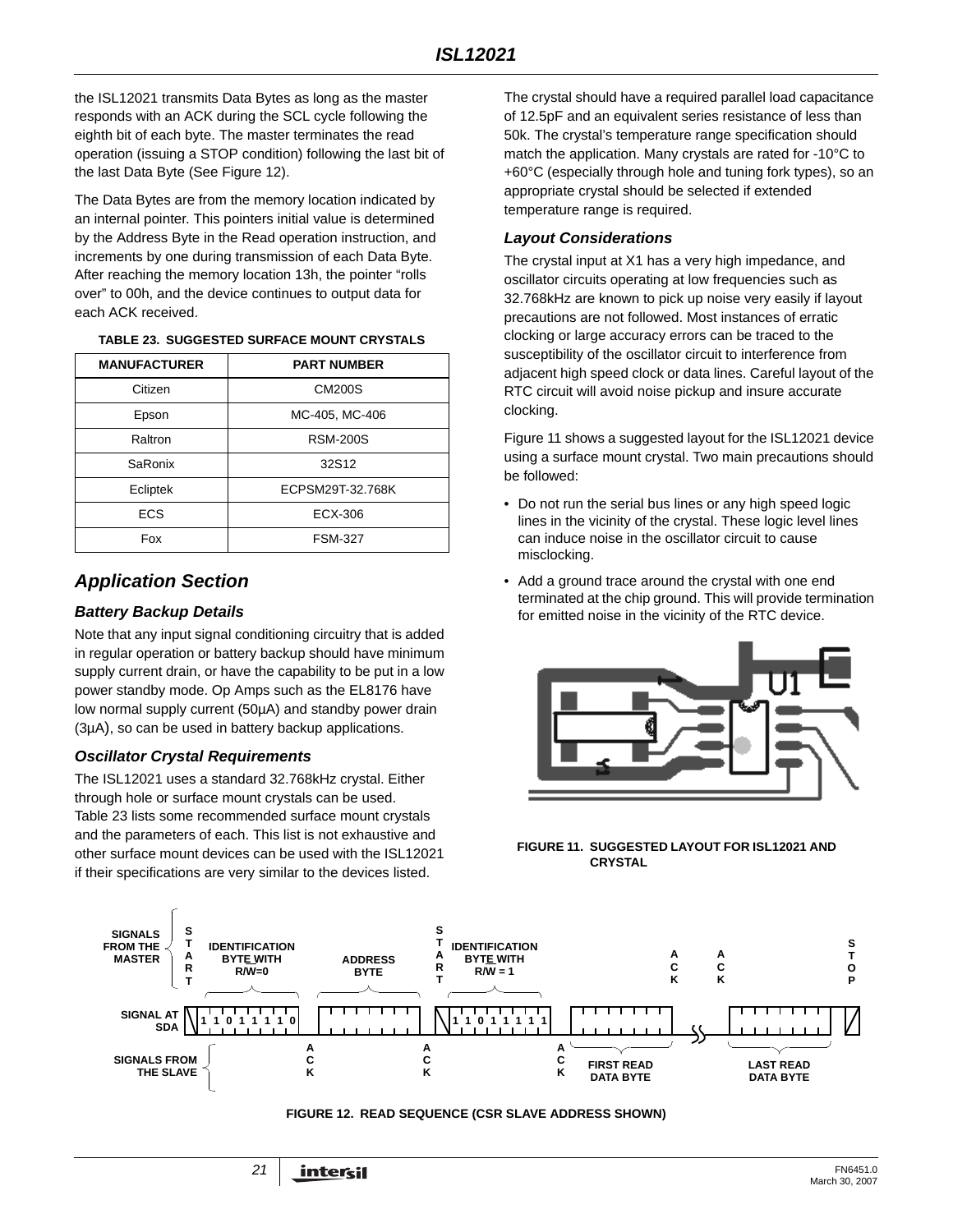In addition, it is a good idea to avoid a ground plane under the X1 and X2 pins and the crystal, as this will affect the load capacitance and therefore the oscillator accuracy of the circuit. If the  $F_{\text{OUT}}$  pin is used as a clock, it should be routed away from the RTC device as well. The traces for the VBAT and VDD pins can be treated as a ground, and should be routed around the crystal.

### *Super Capacitor Backup*

The ISL12021 device provides a VBAT pin which is used for a battery backup input. A Super Capacitor can be used as an alternative to a battery in cases where shorter backup times are required. Since the battery backup supply current required by the ISL12021 is extremely low, it is possible to get months of backup operation using a Super Capacitor. Typical capacitor values are a few µF to 1F or more depending on the application.

If backup is only needed for a few minutes, then a small inexpensive electrolytic capacitor can be used. For extended periods, a low leakage, high capacity Super Capacitor is the best choice. These devices are available from such vendors as Panasonic and Murata. The main specifications include working voltage and leakage current. If the application is for charging the capacitor from a  $+5V \pm 5%$  supply with a signal diode, then the voltage on the capacitor can vary from ~4.5V to slightly over 5.0V. A capacitor with a rated WV of 5.0V may have a reduced lifetime if the supply voltage is slightly high. The leakage current should be as small as possible. For example, a Super Capacitor should be specified with leakage of well below 1µA. A standard electrolytic capacitor with DC leakage current in the microamps will have a severely shortened backup time.

Following are some examples with equations to assist with calculating backup times and required capacitance for the ISL12021 device. The backup supply current plays a major part in these equations, and a typical value was chosen for example purposes. For a robust design, a margin of 30% should be included to cover supply current and capacitance tolerances over the results of the calculations. Even more margin should be included if periods of very warm temperature operation are expected.

#### *Example 1. Calculating Backup Time Given Voltages and Capacitor Value*

In Figure 13, use  $C_{\text{BAT}} = 0.47F$  and  $V_{\text{DD}} = 5.0V$ . With  $V_{DD}$  = 5.0V, the voltage at  $V_{BAT}$  will approach 4.7V as the diode turns off completely. The ISL12021 is specified to operate down to  $V_{\text{BAT}} = 1.8V$ . The capacitance charge/discharge equation is used to estimate the total backup time:

 $I = C_{\text{BAT}}^*dV/dT$  (EQ. 2)

Rearranging gives

 $dT = C_{BAT}^*dV/I_{TOT}$  to solve for backup time. (EQ. 3)

 $C_{\text{BAT}}$  is the backup capacitance and dV is the change in voltage from fully charged to loss of operation. Note that  $I<sub>TOT</sub>$  is the total of the supply current of the ISL12021 ( $I<sub>BAT</sub>$ ) plus the leakage current of the capacitor and the diode,  $I_{LKG}$ . In these calculations,  $I_{R}$ <sub>KG</sub> is assumed to be extremely small and will be ignored. If an application requires extended operation at temperatures over +50°C, these leakages will increase and hence reduce backup time.

Note that  $I_{BAT}$  changes with  $V_{BAT}$  almost linearly. This allows us to make an approximation of  $I<sub>BAT</sub>$ , using a value midway between the two endpoints. The typical linear equation for  $I<sub>BAT</sub>$  vs  $V<sub>BAT</sub>$  is:

$$
I_{BAT} = 1.031E-7*(V_{BAT}) + 1.036E-7A
$$
 (EQ. 4)

Using this equation to solve for the average current given 2 voltage points gives:

$$
I_{BATAVG} = 5.155E-8*(V_{BAT2} + V_{BAT1}) + 1.036E-7A
$$
\n(EQ. 5)

Combining with Equation 3 gives the equation for backup time:

$$
t_{\text{BACKUP}} = C_{\text{BAT}}^*(V_{\text{BAT2}} - V_{\text{BAT1}}) / (I_{\text{BATAVG}} + I_{\text{LKG}})
$$
\n
$$
EQ. 6) \tag{Eq. 6}
$$

where

$$
C_{BAT} = 0.47F
$$

$$
V_{BAT2} = 4.7V
$$

$$
V_{BAT1} = 1.8V
$$

 $I<sub>L</sub><sub>KG</sub> = 0$  (assumed minimal)

Solving Equation 5 for this example,  $I<sub>BATAVG</sub> = 4.387E-7A$ 

 $t_{\text{BACKUP}} = 0.47 \times (2.9)/4.38E - 7 = 3.107E6s$ 

Since there are 86,400 seconds in a day, this corresponds to 35.96 days. If the 30% tolerance is included for capacitor and supply current tolerances, then worst case backup time would be:

$$
C_{\text{BAT}} = 0.70^*35.96 = 25.2 \text{ days} \tag{Eq. 7}
$$



**FIGURE 13. SUPERCAPACITOR CHARGING CIRCUIT**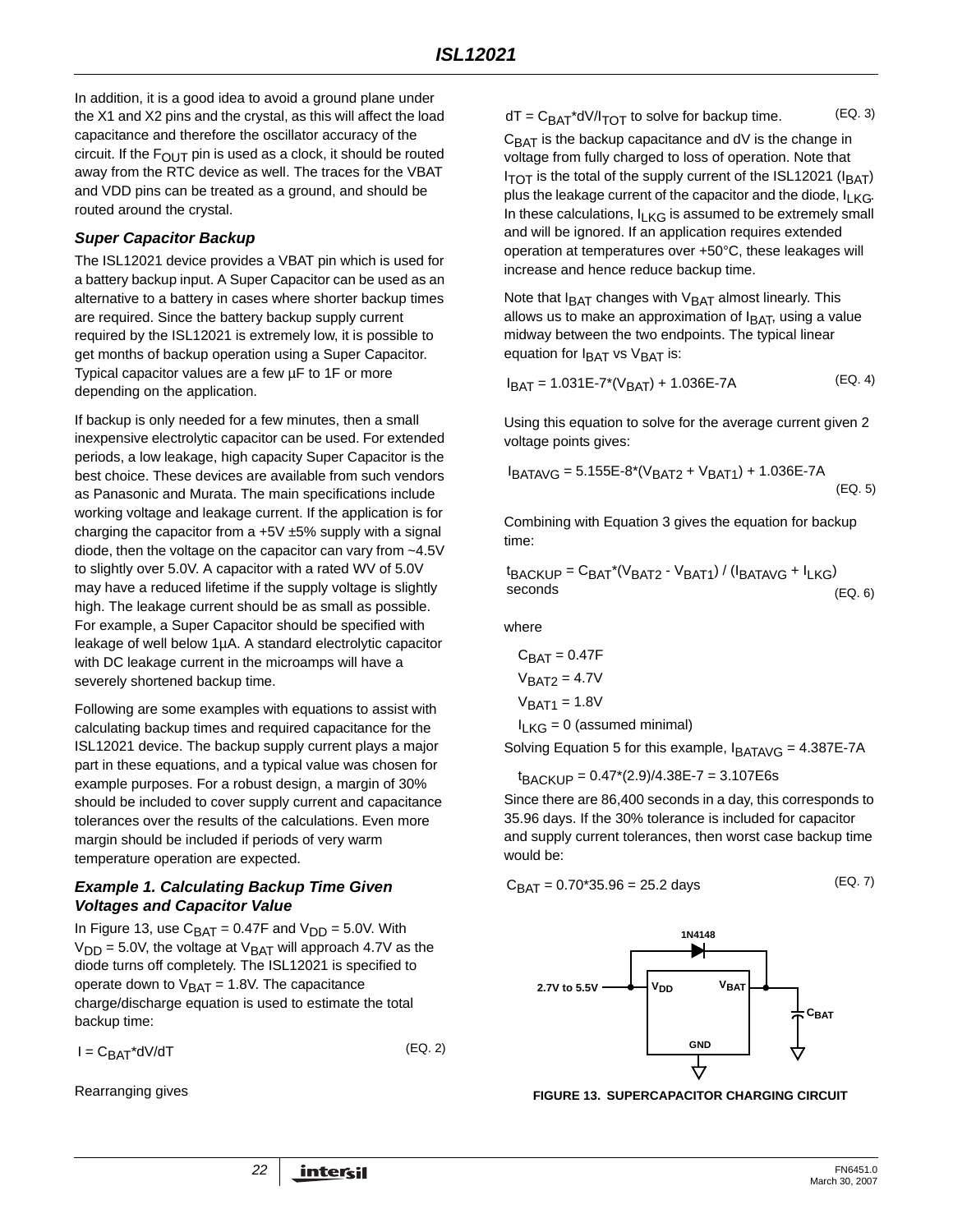#### *Example 2. Calculating a Capacitor Value for a Given Backup Time*

Referring to Figure 13 again, the capacitor value needs to be calculated to give 2 months (60 days) of backup time, given  $V<sub>DD</sub> = 5.0V$ . As in Example 1, the  $V<sub>BAT</sub>$  voltage will vary from 4.7V down to 1.8V. We will need to rearrange Equation 3 to solve for capacitance:

 $C_{\text{BAT}} = dT^*I/dV$  (EQ. 8)

Using the terms described above, this equation becomes:

 $C_{BAT} = t_{BACKUP}*(I_{BATAVG} + I_{LKG})/(V_{BAT2} - V_{BAT1})$ (EQ. 9)

where

 $t_{\text{BACKUP}} = 60 \text{ days} * 86, \frac{400 \text{s}}{\text{day}} = 5.18 \text{ E}6 \text{s}$  $I_{BATAVG} = 4.387 E-7A$  (same as Example 1)  $I<sub>LKG</sub> = 0$  (assumed)  $V<sub>BAT2</sub> = 4.7V$  $V<sub>BAT1</sub> = 1.8V$ 

Solving gives

 $C_{BAT} = 5.18 E6 * (4.387 E-7)/(2.9) = 0.784 F$ 

If the 30% tolerance is included for tolerances, then worst case cap value would be:

 $C_{BAT} = 1.3$  \*.784 = 1.02F